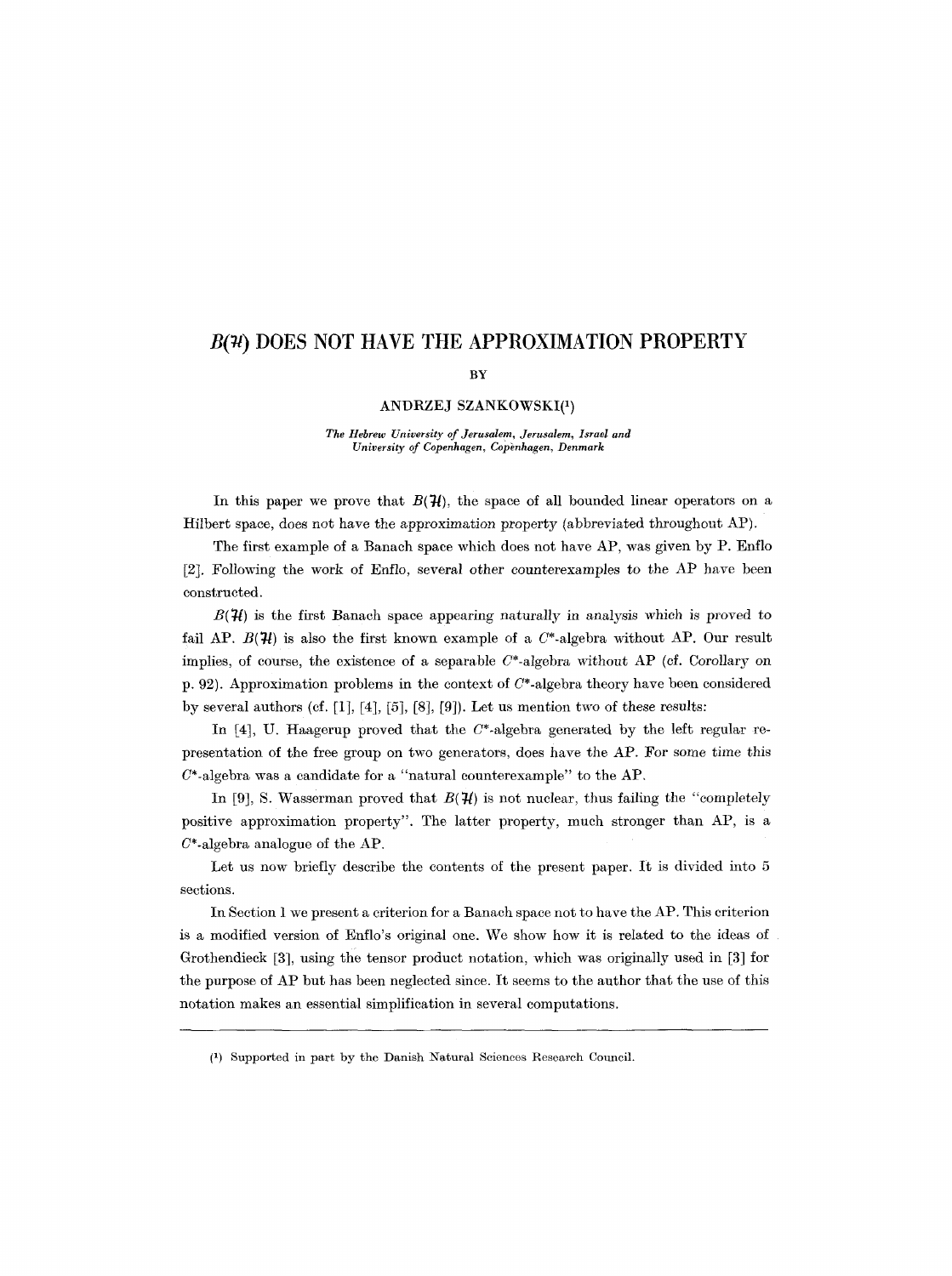The proof of our main result requires a rather complicated construction which is gradually presented in Sections 2, 3, 4, 5. In our presentation we apply a "gliding hump" approach of repeated reduction of the main problem at hand to a number of "technical lemmas" which are proved later on. The whole construction is geared specifically to  $B(\mathcal{H})$ .

A preliminary exposition of our result appeared in [7]. The presentation of [7] is perhaps more heuristic than the present one.

*Acknowledgement.* During the initial phase of work on this paper the author benefited greatly from the cooperation of Joram Lindenstrauss. I am indebted to him for numerous stimulating discussions.

I would also like to thank J. S. Szarek and G. Pisier for their critical comments on the earlier versions of this paper.

*Notation.* Given a set  $A$ ,  $I_A$  denotes the indicator function of  $A$ ,  $|A|$  denotes the number of elements of A (if A is finite);  $|z|$  denotes also the absolute value of a complex number *z.* 

*A partition* of A is a family of pairwise disjoint sets, which cover A.

If  $H$  is a Hilbert space, then  $B(H)$  denotes the space of (bounded, linear) operators from  $\mathcal{H}$  to  $\mathcal{H}$ ; otherwise, the space of bounded linear operators from a Banach space X to a Banach space  $Y$  will be denoted by  $L(X, Y)$ .

Given a sequence  $X_1, X_2, ...$  of Banach spaces,  $(X_1 \oplus X_2 \oplus ...)_p$  denotes their  $l_p$ -sum (for the notation on Banach spaces, cf. [6]).

We shall also use the following tensor production notation:

Let X, Y be Banach spaces,  $X \otimes Y$  denotes the algebraic tensor product of X and Y;  $X \hat{\otimes} Y$  denotes the projective tensor product of X and Y, i.e., the completion of  $X \otimes Y$ in the norm

$$
\|\xi\|_{\wedge} \stackrel{\text{def}}{=} \inf \left\{ \sum \|x_n\| \|y_n\| : \xi = \sum x_n \otimes y_n \right\}.
$$

For a bilinear form  $\xi$  on  $X \otimes Y$  we denote

$$
\|\xi\|_{\vee} = \sup \{ |\xi(x, y)| : x \in X, y \in Y, ||x|| \leq 1, ||y|| \leq 1 \}.
$$

To every  $\xi \in Y^* \hat{\otimes} X$  we assign a functional  $\xi_*$  on  $L(X, Y)$  defined by

$$
\xi_*(T) = \sum y_n^*(Tx_n) \quad \text{for } T \in L(X, Y) \tag{0.1}
$$

where  $\xi = \sum y_n^* \otimes x_n$ .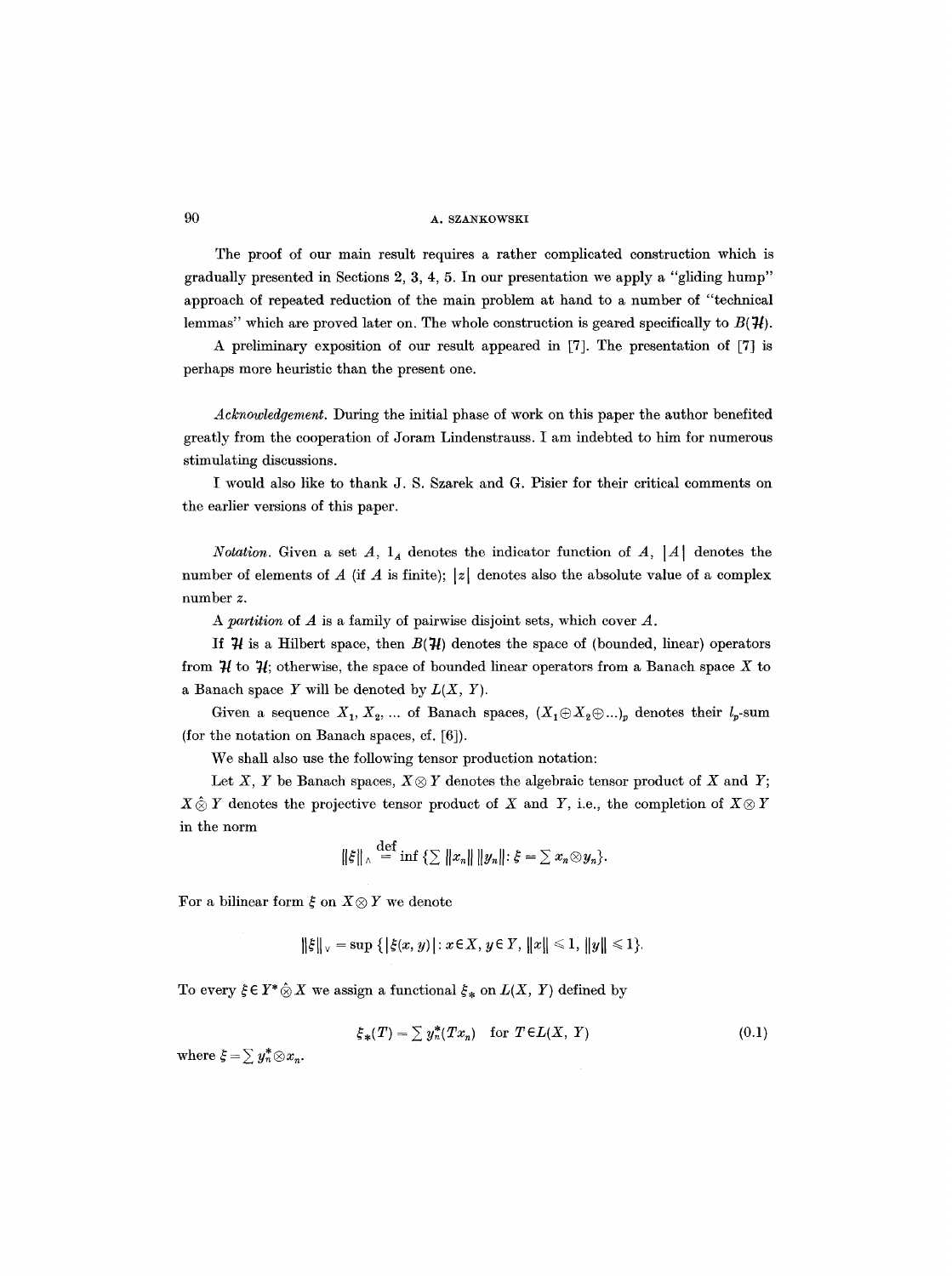### **Section 1**

A Banach space  $X$  is said to have the approximation property (abbreviated AP) if the identity operator on  $X$ , denoted  $I_X$ , can be approximated uniformly on every compact subset of  $X$  by finite rank operators.

Let us recall briefly the approach of Grothendieck [3] to the AP. We find it convenient to use the tensor product notation, as used in [3]; otherwise our presentation follows closely that of Lindenstrauss and Tzafriri ([6], Chapter 1.e).

Let X, Y be Banach spaces. Let us denote  $L = L(X, Y)$ . In L we have the locally convex topology  $\tau$ , generated by the seminorms

$$
||T||_K = \sup \{||Tx||: x \in K\},\
$$

where  $K$  ranges over all compact subsets of  $X$ . Grothendieck discovered that the dual space  $(L, \tau)'$  can be identified with  $Y^* \hat{\otimes} X$  by the natural isomorphism  $\xi \in Y^* \hat{\otimes} X \rightarrow \xi_* \in (L, \tau)'$  where  $\xi_*$  is defined by (0.1) (for the proof, see [6], p. 31).

Now, let  $X = Y$ ; for  $\beta \in X^* \hat{\otimes} X$  let us denote

$$
\operatorname{tr} \beta = \beta_*(I_X) \quad (= \sum \varphi_a(x_a) \text{ if } \beta = \sum \varphi_a \otimes x_a).
$$

By the Hahn-Banach theorem,  $X$  does not have AP if and only if there exists  $\beta \in (L, \tau)' = X^* \hat{\otimes} X$  such that

$$
\operatorname{tr} \beta = 1,\tag{1.1}
$$

$$
\beta_*(T) = 0 \quad \text{if} \quad \text{rk } T = 1. \tag{1.2}
$$

Since every one dimensional operator on X is of the form  $x^*\otimes x$  with  $x^*\in X^*$ ,  $x\in X$ , (1.2) is clearly equivalent to

$$
\sup \|\beta_*(x^*\otimes x)\colon \|x^*\| \leq 1, \|x\| \leq 1\} = 0.
$$

It is easy to see that the last supremum is equal to  $\|\beta\|_{\nu}$ . Therefore, (1.2) is equivalent to

$$
\|\beta\|_{\vee} = 0. \tag{1.3}
$$

In other words, X has the AP if and only if the formal identity map from  $X^* \hat{\otimes} X$  into  $X^* \& X$  is one-to-one.

*Remark* 1. A  $u: X \rightarrow Y$  is called *approximable* if it can be approximated uniformly on every compact subset of  $X$  by finite dimensional operators. The above argument shows that u is not approximable if and only if there exists a  $\beta \in Y^* \hat{\otimes} X$  such that

$$
\beta(u) = 1 \quad \text{and} \quad \|\beta\|_{\vee} = 0. \tag{1.4}
$$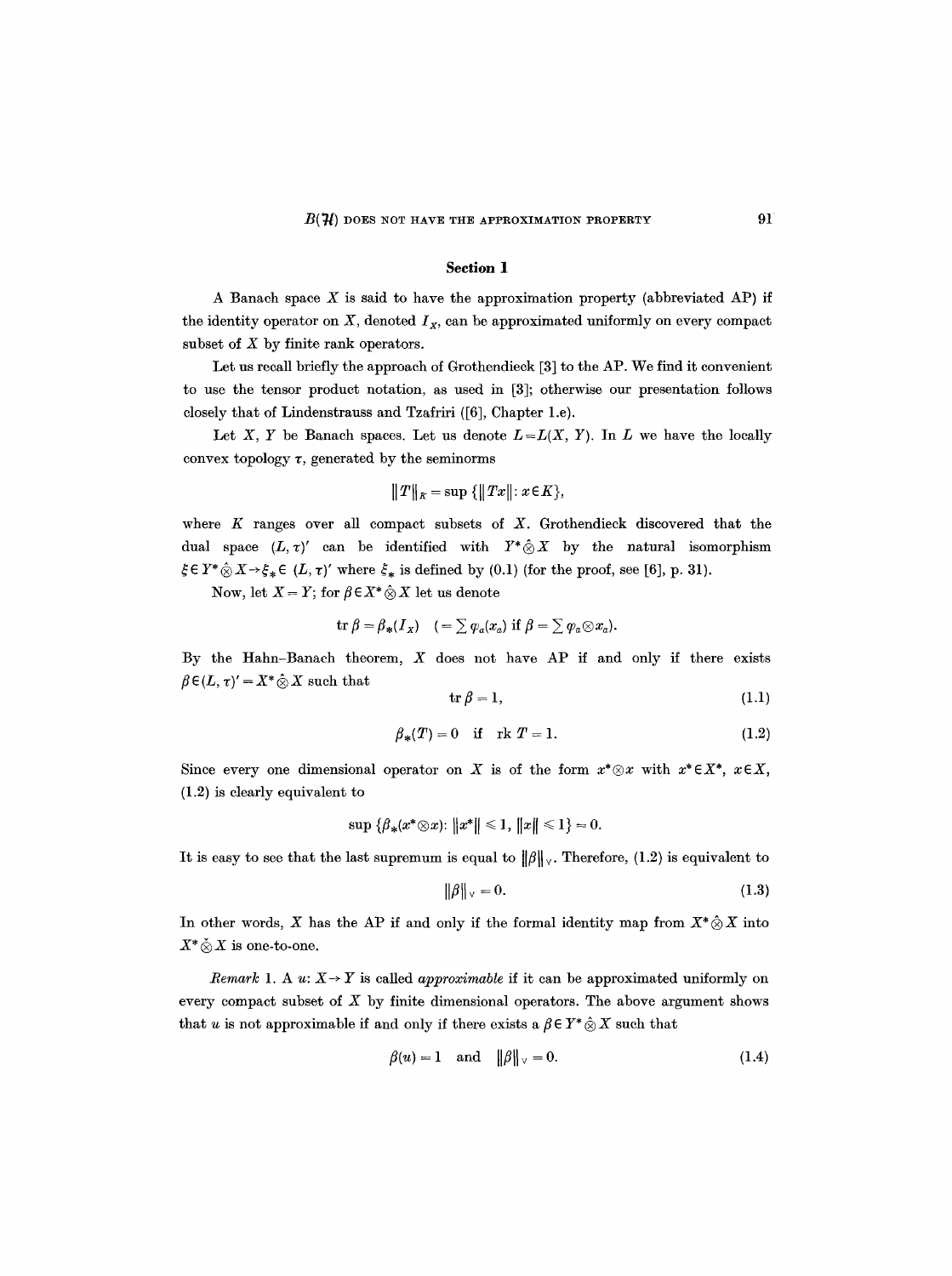*Remark* 2. Suppose that  $\beta \in X^* \hat{\otimes} X$  satisfies (1.1) and (1.3) and let  $\beta = \sum \varphi_n \otimes x_n$  be a "good" representation of  $\beta$ , i.e.,  $\sum ||\varphi_n|| ||x_n|| < \infty$ . Then every subspace of X which contains all  $x_n$ 's fails (obviously) the AP.

COROLLAaY (of our main result). *There exists a separable C\*-algebra without* AP: *take the C\*-algebra generated by the corresponding*  $x_n$ *'s from our construction for*  $X = B(\mathcal{H})$ *.* 

Let us now present Enflo's idea leading to his construction of a space without AP. It can be seen as a development of Grothendieck's idea (although, as is apparent from [2], Enflo discovered his new approach to the AP independently of [3]).

*The Enflo's criterion. Suppose that there exist*  $\beta_n \in X^* \hat{\otimes} X$  *for*  $n = 1, 2, ...$  *such that* (i)  $\text{tr } \beta_n = 1$  *for*  $n = 1, 2, ...$ (ii)  $\|\beta_n\|_{\vee} \to 0$  as  $n \to \infty$ (iii)  $\sum_{n=1}^{\infty} ||\beta_n - \beta_{n+1}||_n < \infty$ .

*Then X does not have the* AP.

The proof is immediate: let us define

$$
\beta=\beta_1+\sum_{n=1}^\infty\left(\beta_{n+1}-\beta_n\right)=\lim_{n\to\infty}\beta_n.
$$

Then  $\beta \in X^* \hat{\otimes} X$ , by the first equality and by (iii) and it satisfies (1.1) and (1.3), by the second equality and by (i), (ii), respectively.

In spite of formal similarity, conditions (ii), (iii) are much easier to handle than the condition (1.3): condition (1.3) is, in a way, an extrinsic condition, depending on the whole space X rather than on  $\beta$  alone. Consequently, it is very difficult to control. The corresponding condition (ii) is usually quite easy to control. To illustrate this let us look at a typical situation where

$$
\beta_n = N^{-1} \sum_{j=1}^N y_j^* \otimes y_j \quad \text{with} \quad ||y_j^*|| = ||y_j|| = y_j^*(y_j) = 1 \quad \text{for} \quad j = 1, ..., N
$$

(for some N which depends on n and goes to  $\infty$  with n).

Using a very simple estimate (4.5), p. 103, we see that

$$
\|\beta_n\|_{\vee} \leq N^{-1} \max_{\left|\epsilon_j\right| = 1} \left\| \sum_{j=1}^N \epsilon_j y_j \right\|
$$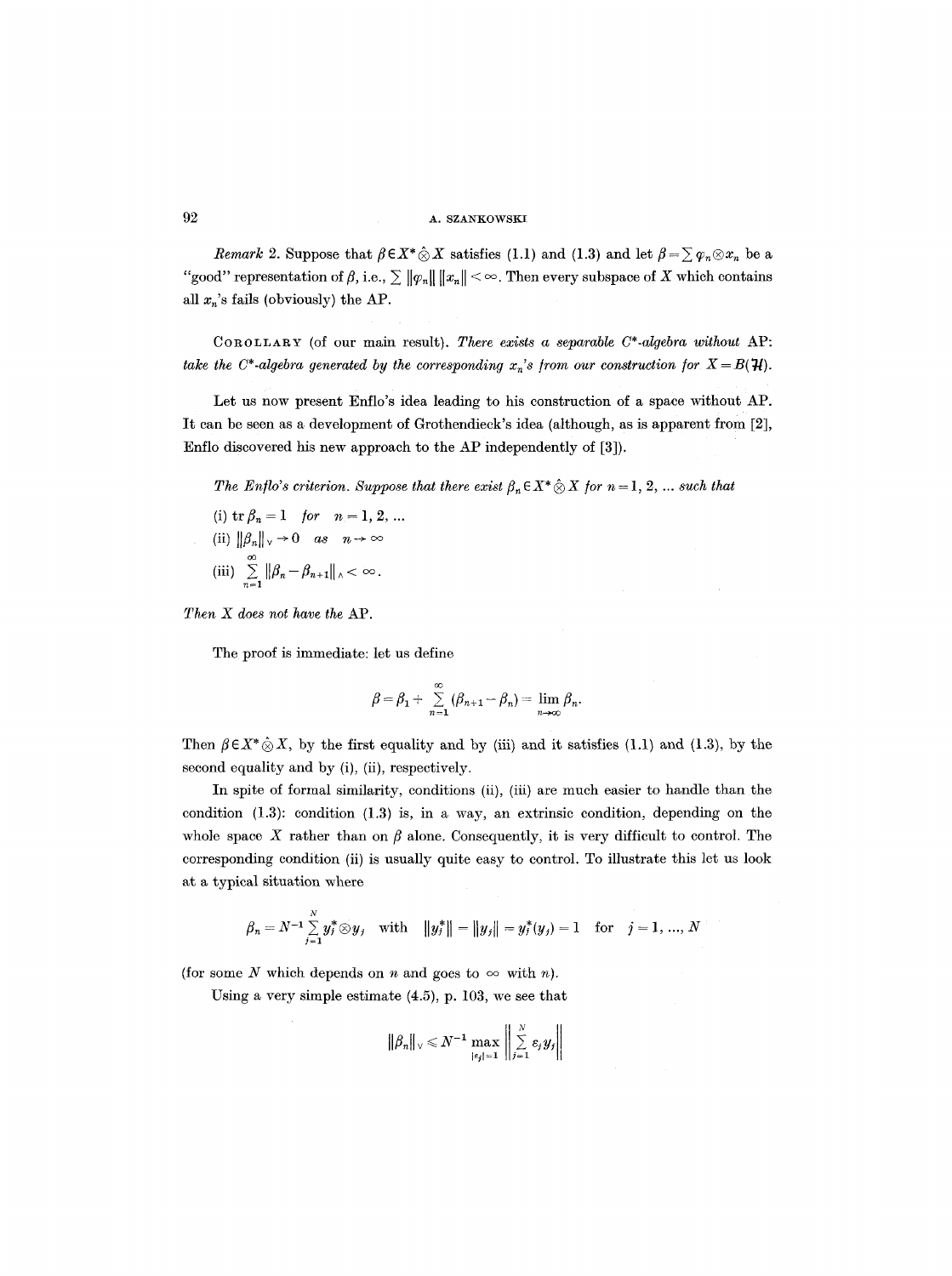Thus, unless  $\|\sum_{j=1}^N \varepsilon_j y_j\| \sim N$  for some choice of signs  $\varepsilon_j$ , then  $\|\beta_n\|_{\vee}$  is small. In concrete applications we usually obtain  $\|\sum_{j=1}^N \varepsilon_j y_j\| = o(N)$  quite automatically.

Therefore, the whole difficulty is usually concentrated in the condition (iii). Here the problem is intrinsic, i.e., it is enough to exhibit a single representation  $\beta_n - \beta_{n+1} = \sum \varphi_a \otimes x_a$ which is "good".

The rest of the paper is devoted to the construction of a sequence  $\beta_n \in B(\mathcal{H})^* \hat{\otimes} B(\mathcal{H})$ , satisfying the conditions (i), (ii), (iii).

#### **Section 2**

In this section we shall define a Hilbert space  $\mathcal{H}$  and  $\beta_n \in B(\mathcal{H})^* \hat{\otimes} B(\mathcal{H})$ .

*Notation.* Let A be a finite set. We define the measure  $\mu_A$  on A by

 $\mu_A(\{a\})=|A|^{-1}$  for every  $a \in A$ .

Let us denote  $L_2(A) = L_2(\mu_A)$ . For  $B \subset A$  we denote by  $p_B$  the projection in  $L_2(A)$ defined by  $p_Bf=f \cdot 1_B$ .

By  $M(A)$  we denote the set of all  $A \times A$  matrices. For  $\alpha, \beta \in A$  we denote  $\varepsilon_{\alpha,\beta} = 1_{\{\alpha\}} \otimes 1_{\{\beta\}}$ (i.e., it is the matrix which has 1 on  $(\alpha, \beta)$ -th place and zeroes elsewhere). We denote also  $M(q) = M({1, ..., q})$ . We identify  $M(A)$  with the algebraic tensor product  $L_2(A) \otimes L_2(A)$ , in the usual way. For  $x \in M(A)$  let

$$
||x||_{\infty} = ||x||_{L_2(A)\overset{\sim}{\otimes}L_2(A)}, \quad ||x||_1 = ||x||_{L_2(A)\overset{\sim}{\otimes}L_2(A)}.
$$

We shall denote  $\underline{M}(A) = L_2(A) \ddot{\otimes} L_2(A)$ ,  $\underline{M}(A) = L_2(A) \ddot{\otimes} L_2(A)$ ; let us recall that  $L_2(A) \& L_2(A)$  is naturally isometric to  $B(L_2(A))$  and that  $L_2(A) \& L_2(A)$  is naturally isometric to  $B(L_2(A))^*$ .

For an  $x \in M(A)$  we shall denote by x and x the corresponding elements of  $B(L_2(A))$ and  $B(L_2(A))^*$  respectively.

We shall use the following ad hoc definition.

*Definition.* Let  $x \in M(A)$  and  $y \in M(B)$ . We shall say that x and y are *strictly equivalent* if one can be obtained from another by applying the following four operations:

(1) permutations of rows and columns,

(2) multiplication of rows and columns by numbers of absolute value one,

- (3) deleting some rows and columns consisting entirely of zeroes,
- (4) transposition.

Needless to say, if x and y are strictly equivalent, then  $||x||_p = ||y||_p$  for  $p = 1, \infty$ .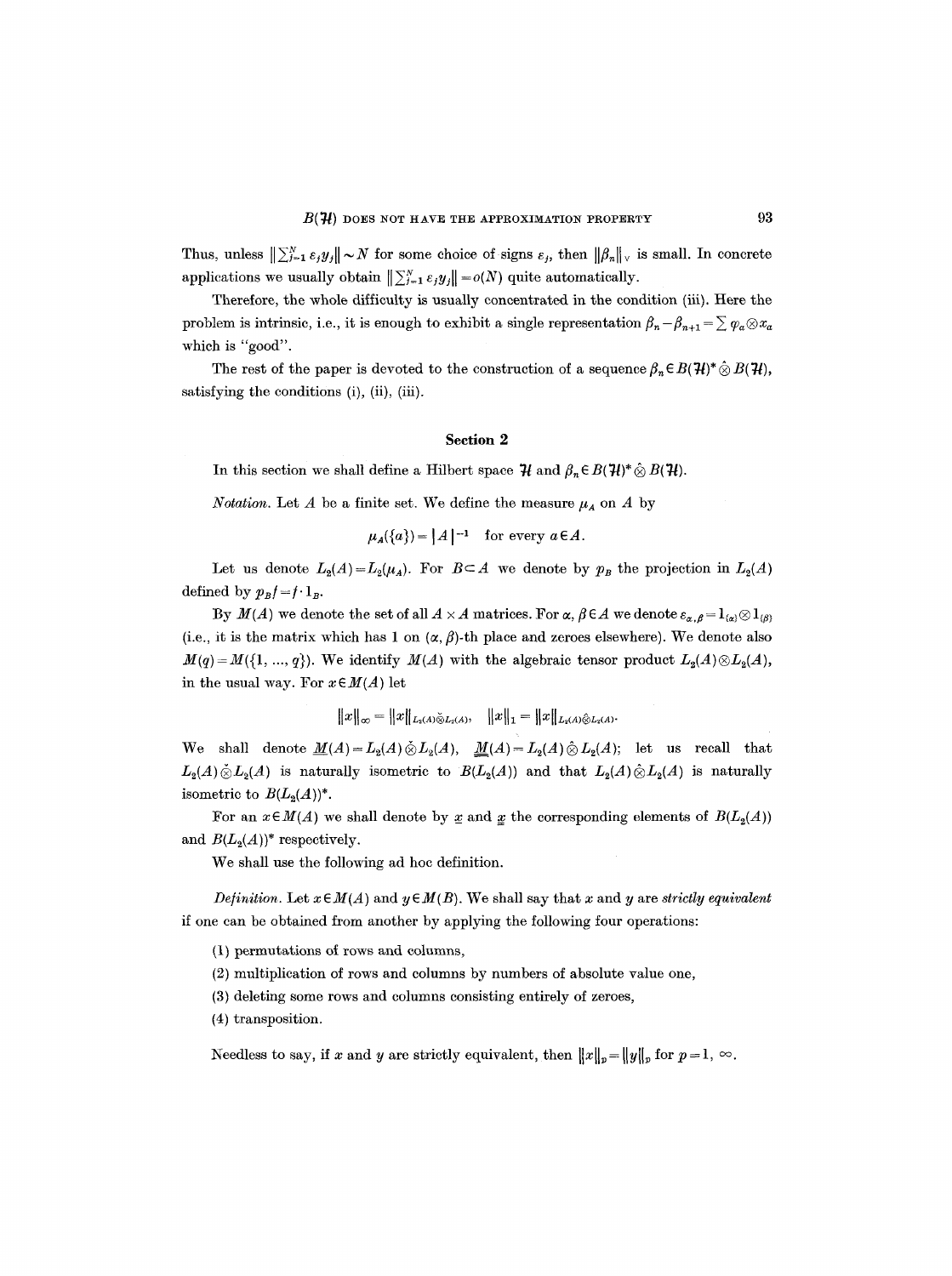Now we pass to our construction.

Let  $K_1, K_2, \ldots$  be some finite sets (to be specified later on). Let  $\mu$  denote the product measure  $\mu = \otimes_{n=1}^{\infty} \mu_{K_n}$  on  $\prod_{n=1}^{\infty} K_n$ .

Let us denote

$$
\mathbf{B}=B(L_2(\mu)).
$$

We define  $\mathcal H$  as the Hilbert sum of countably many copies of the space  $L_2(\mu)$ , i.e.,

$$
\mathcal{H}=(L_2(\mu)\!\oplus\!L_2(\mu)\!\oplus...)_2.
$$

The  $l_{\infty}$ -sum  $(B \oplus B \oplus ...)_{\infty}$  is embedded in a natural way in  $B(\mathcal{H})$ . Formally, given a sequence  $x^1, x^2, ... \in \mathbf{B}$  such that sup  $||x^n||_{\mathbf{B}} < \infty$ , we define  $\bigoplus_{n=1}^{\infty} x^n \in B(\mathcal{H})$  by

$$
\begin{pmatrix}\n\infty \\
\oplus x^n\n\end{pmatrix}\n\begin{pmatrix}\nf_1, f_2, \ldots\n\end{pmatrix} = (x^1 f_1, x^2 f_2, \ldots).
$$
\n
$$
\left\|\begin{pmatrix}\n\infty \\
\oplus x^n\n\end{pmatrix}\right\|_{\mathbf{B}} = \sup \|x^n\|_{\mathbf{B}}.
$$
\n(2.0)

Obviously we have

$$
\left\| \bigoplus_{n=1}^{\infty} x^n \right\|_{B(\mathcal{H})} = \sup \|x^n\|_{\mathbf{B}}.
$$
 (2.0)

Moreover,  $(\mathbf{B}\oplus\mathbf{B}\oplus\ldots)_{\infty}$  is complemented in  $B({\cal H})$  by the natural projection R, the restriction.

Let  $N$  denote the set of natural numbers, let  $U$  be a fixed free ultrafilter in  $N$ . Given a sequence  $\varphi^1, \varphi^2, \dots \in \mathbf{B}^*$ , we define  $\lim_{n} \varphi^n \in B(\mathcal{H})^*$  in the following way: let  $\varphi \in [(\mathbf{B} \oplus \mathbf{B} \oplus \ldots)_{\infty}]^*$  be defined by

> $\varphi \left( \oplus x^n \right) = \lim \varphi^n(x^n);$  $n \in U$

> > $\lim_{n} \varphi^{n} = R^{*}\varphi.$

we set then

Obviously,

$$
\mathcal{L}^{\mathcal{L}}_{\mathcal{L}}(\mathcal{L}^{\mathcal{L}}_{\mathcal{L}}(\mathcal{L}^{\mathcal{L}}_{\mathcal{L}}))\leq \mathcal{L}^{\mathcal{L}}_{\mathcal{L}}(\mathcal{L}^{\mathcal{L}}_{\mathcal{L}}(\mathcal{L}^{\mathcal{L}}_{\mathcal{L}}))
$$

$$
\|\operatorname{Lim}_n \varphi^n\|_{B(\mathcal{H})^*} \le \limsup_n \|\varphi^n\|_{\mathbf{B}^*}.
$$
\n(2.0)\*

Now we proceed to define  $\beta_n \in B(\mathcal{H})^* \otimes B(\mathcal{H})$  for  $n = 1, 2, ...$  Let us denote  $D_n = K_1 \times ... \times K_n$ . For  $a \in D_n$  let us define the projection  $\pi_a$  in  $L_2(\mu)$  (or in  $L_2(D_k)$  for  $k \ge n$ ) by

$$
\pi_a = p_{\{i \in \prod_{m=1}^k K_m : (i_1, ..., i_n) = a\}}, \quad \text{for} \quad n \leq k \leq \infty.
$$

Given  $a \in D_m$ ,  $b \in D_n$  let us define

$$
\varrho_{a,b}x=\pi_{a}x\pi_{b} \quad \text{for} \quad x\in\mathbb{B},
$$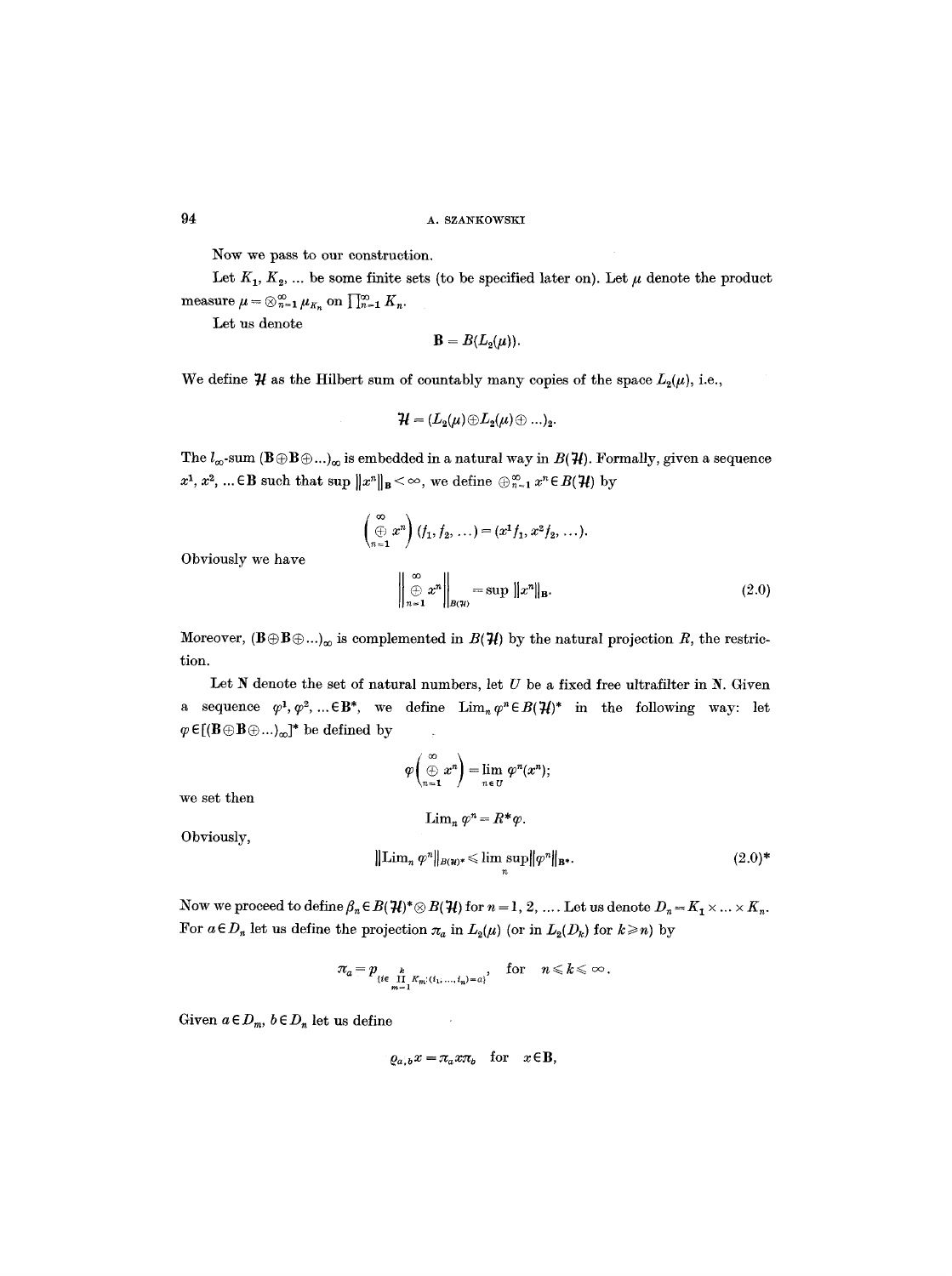and given  $x^1, x^2 \dots \in \mathbf{B}$  and  $\varphi^1, \varphi^2, \dots \in \mathbf{B}^*$  we set

$$
x_{a, b} = \bigoplus_{k=1}^{\infty} \varrho_{a, b} x^{k}, \quad \varphi_{a, b} = \lim_{k} \varrho_{a, b}^{*} \varphi^{k},
$$

and

$$
\beta_n = \beta_n(x^k, \varphi^k) = \sum_{a, b \in D_n} \varphi_{a, b} \otimes x_{a, b}.
$$

We shall also denote

$$
x_{a, b}^k = \varrho_{a, b} x^k, \quad \varphi_{a, b}^k = \varrho_{a, b}^* \varphi^k.
$$

It still remains to define the  $x^k$ ,  $\varphi^k$ , which will be used in our construction.

We shall first formulate a lemma which is the main combinatorial ingredient of our construction.

Let q be the square of a natural number, say  $q=m^2$ . A partition  $\nabla$  of the set  $\{1, ..., q\}$ will be called *regular* if  $|\nabla| = m$  and if every member of  $\nabla$  has m elements. Let  $\mathcal{S}_q$  be a fixed regular partition of  $\{1, ..., q\}$ .

**LEMMA** 1. Let q be a number of the form  $2^{16p}$  where p is a natural number.(1) For  $j=$ 1, 2, ...,  $q^4$  there exist regular partitions  $\nabla_i^q$  of  $\{1, ..., q\}$  and Hadamard matrices  $v_i^q \in M(q)$  so *that for every*  $S \in \mathcal{S}_q$ ,

$$
\|p_S v_j^q p_A\|_1 = q^{1/2} \quad \text{for every } A \in \nabla_j^q,
$$
\n(2.1)

$$
||p_s v_j^q p_A||_{\infty} \leq q^{15/32} \quad \text{for every } A \in \nabla_i^q \text{ with } i \neq j. \tag{2.2}
$$

*Moreover,* 

$$
\sum_{b=1}^{q} v_j^q(a,b) = q^{1/2} = \sum_{b=1}^{q} v_j^q(b,a) \quad \text{for every } a.
$$
 (2.3)

*(by an Hadamard matrix we mean a square matrix whose all entries have absolute value one. and whose columns are mutually orthogonal).* 

We postpone the proof of this lemma to Section 5.

Let now  $q_n$  be a sequence of natural numbers such that:

 $q_n$  are of the form  $2^{16p}$  where p is a natural number, (2.4)

$$
q_n \quad \text{goes to} \quad \infty \text{ faster than any power of } n,\tag{2.5}
$$

$$
q_{n+1} < q_n^2 \quad \text{for every } n. \tag{2.6}
$$

We set  $K_n = \{1, ..., q_n\} \times \{1, ..., q_n\}$ . By (2.6),  $|K_n| < q_n$ , therefore we can find  $|K_n| + 1$ Hadamard matrices  $v_0^{q_n}$  and  $v_j^{q_n}$  for  $j \in K_n$  such that they satisfy the conditions of Lemma 1 for  $q:=q_n$ .

<sup>(1)</sup> Clearly, this  $p$  is unrelated to the  $p$  of (2.1).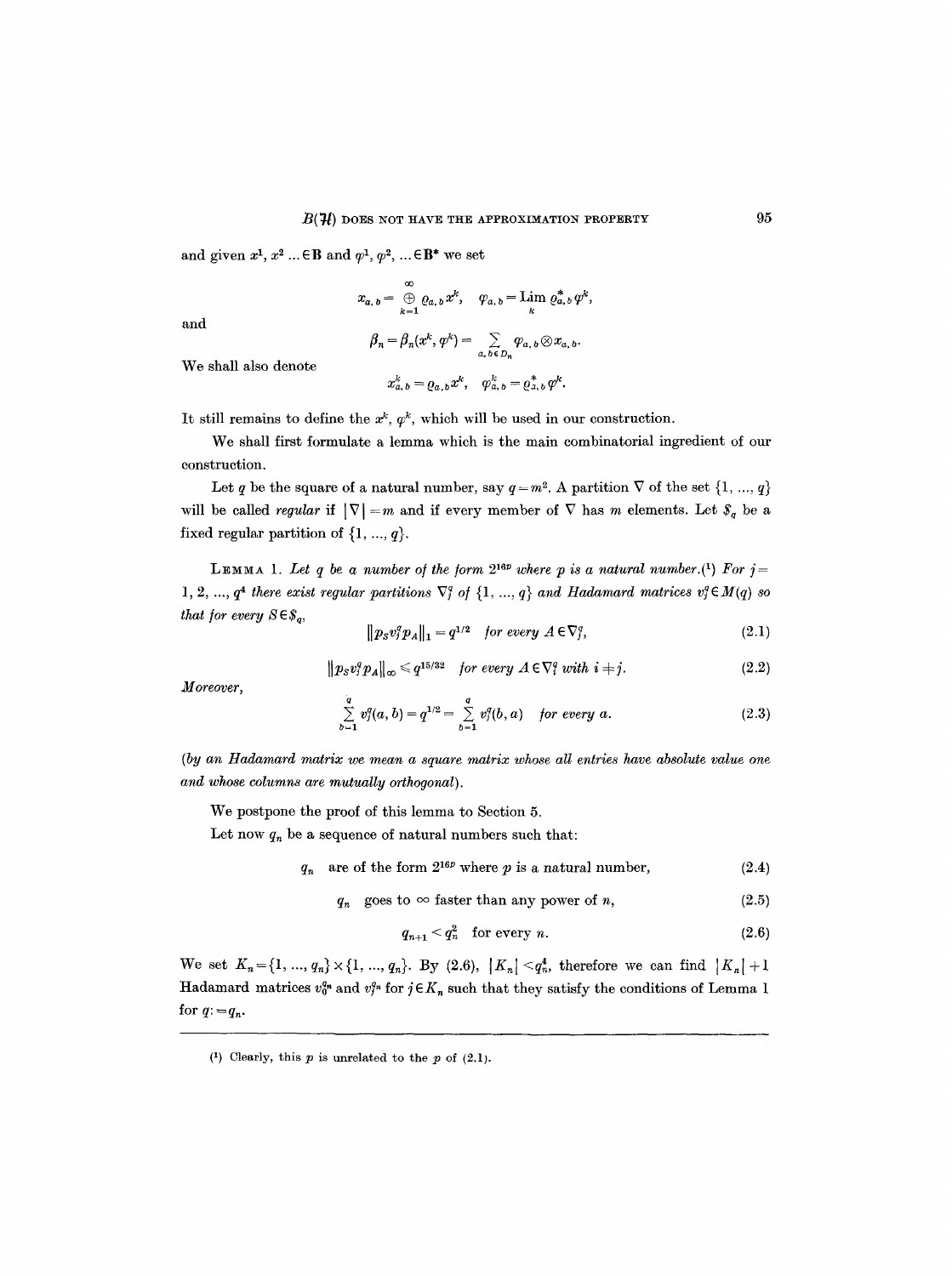For  $i \in K_n$  we denote its coordinates by  $i^0$  and  $i^1$ , respectively.

*From now on i<sub>n</sub> and j<sub>n</sub> will always denote elements of*  $K_n$ .

Let us set

$$
w_n(i_n, i_{n+1}; j_n, j_{n+1}) = q_n^{-1} v_{i_{n+1}}^{q_n}(j_n^1, i_n^0) v_{i_{n+1}}^{q_n}(i_n^1, j_n^0),
$$

$$
y_n(i_n, j_n) = q_n^{-1} v_0^{q_n}(j_n^1, i_n^0) v_0^{q_n}(i_n^1, j_n^0).
$$

Notice that

$$
\|y_n\|_\infty = 1 \quad \text{for every } n.
$$

For  $n \leq m$  let us define  $u_{n,m} \in M(K_m)$  by

$$
u_{n,m}(i,j) = \prod_{k=1}^{n-1} w_k(i_k, i_{k+1}; j_k, j_{k+1}) \prod_{k=n}^m y_k(i_k, j_k).
$$

By  $\mu^m$  let us denote the product measure  $\mu^m = \otimes_{n=m+1}^{\infty} \mu_{K_n}$  on  $\prod_{n=m+1}^{\infty} K_n$ .

Clearly,  $y_n$  is an isometry of  $L_2(K_n)$  onto itself. Moreover, by (2.3),  $y_n(1) = 1$  (here 1 denotes the function constant 1), consequently, the infinite tensor product  $\otimes_{k=m}^{\infty} y_k$  is well defined and thus defines an element of  $B(L_2(\mu^m))$ :

$$
y^{m} \stackrel{\text{def}}{=} \bigotimes_{k=m+1}^{\infty} y_{k}.
$$

$$
||y^{m}||_{B(L_{2}(\mu^{m}))} = 1.
$$
 (2.7)

We have, obviously,

Let us pick for  $m = 1, 2, ...$  a  $\xi^m \in B(L_2(\mu^m))^*$  which is a Hahn-Banach functional of  $y^m$ , i.e.,

$$
\xi^m(y^m) = 1, \quad \|\xi^m\|_{B(L_2(\mu^m))^*} = 1. \tag{2.8}
$$

Now we define the desired  $x^1, x^2, \ldots$  and  $\varphi^1, \varphi^2, \ldots$  by

$$
x^m = \underline{u}_{m,m} \tilde{\otimes} y^m, \quad \varphi^m = |D_m|^{-1} \underline{u}_{m,m} \hat{\otimes} \xi^m,
$$

where we make the natural identifications

$$
\mathbf{B} = \underline{M}(D_m) \overset{\sim}{\otimes} B(L_2(\mu^m)),
$$
  

$$
\mathbf{B}^* = \underline{M}(D_m) \overset{\sim}{\otimes} B(L_2(\mu^m))^*.
$$

Let us notice that we have, for every  $n \geq m$ ,

$$
x^m = \underline{u}_{m,n} \otimes y^n. \tag{2.9}
$$

As follows from the proposition on p. 102,  $||u_{m,n}||_{\infty} = 1$ ,  $||u_{m,n}||_{1} = |D_{k}|$  and therefore  $\bigoplus_{m=1}^{\infty} x^m$  and  $\lim_{m \to \infty} \varphi^m$  will be well defined.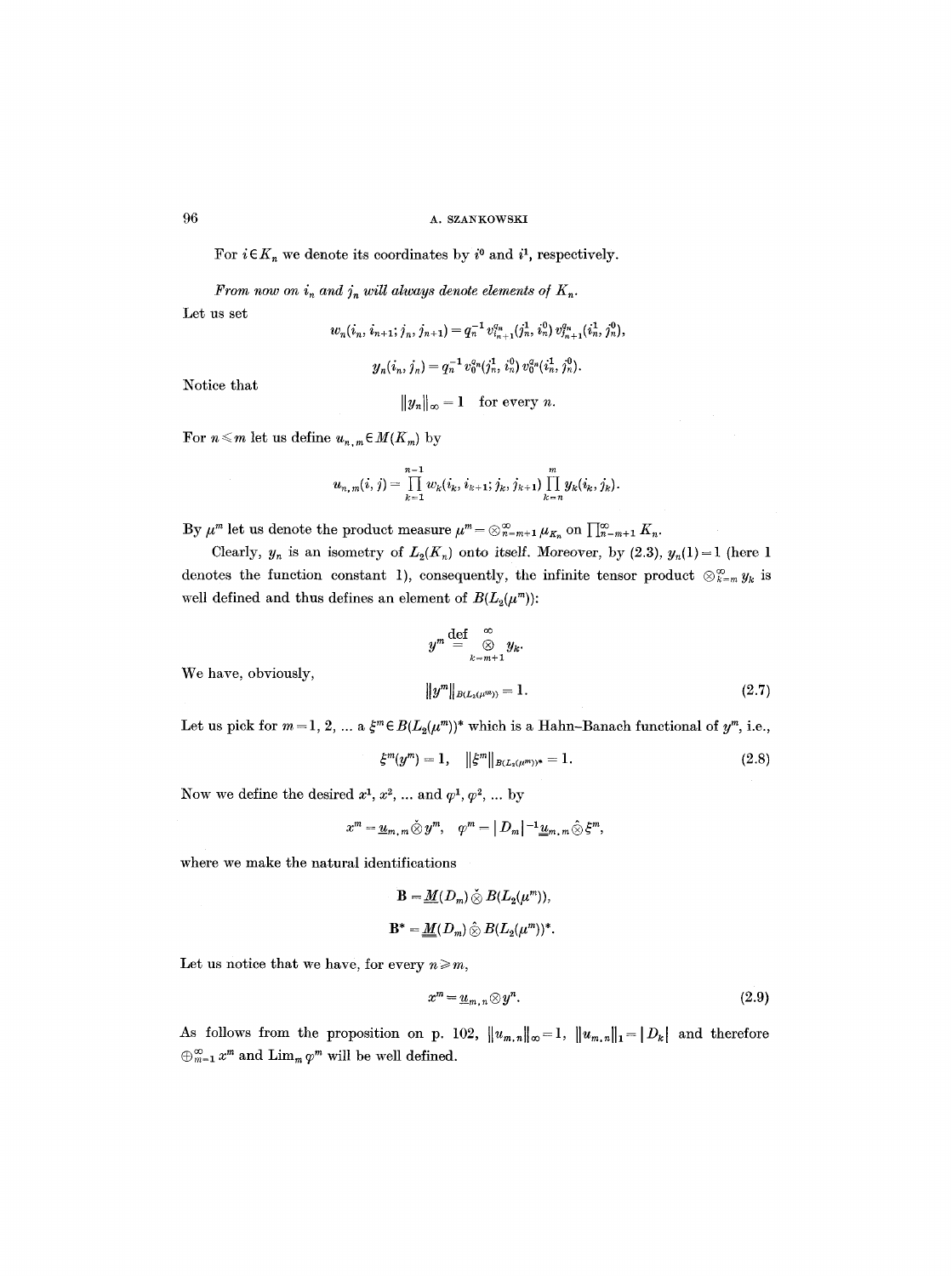## **Section 3**

In this section we shall concentrate on the crucial condition (iii). We want to prove that, for every n,

$$
\|\beta_n - \beta_{n+1}\|_{\wedge} \leq 2q_n^{-1/32},\tag{3.0}
$$

which, in view of  $(2.5)$ , clearly implies (iii).

From now on *n* is fixed.

In proving (3.0), it will be convenient to introduce an intermediate step. Let

$$
\gamma = \sum_{a \in K_n, c \in K_{n+1}} \varphi_{a,c} \otimes x_{a,c}.
$$

We shall prove that

$$
\|\beta_n - \gamma\|_{\wedge} \leq q_n^{-1/32}
$$
 and  $\|\gamma - \beta_{n+1}\|_{\wedge} \leq q_n^{-1/32}$ . (3.1)

Let us first notice that, for  $a, b \in D_n$ ,  $c \in D_{n+1}$ ,

$$
\varphi_{a;b} = \sum_{h \in K_{n+1}} \varphi_{a;b,h}, \quad \varphi_{a;c} = \sum_{h \in K_{n+1}} \varphi_{a,h;c}
$$

(here and everywhere else  $b, h$  denotes the element of  $D_{n+1}$  whose coordinates are  $b_1, ..., b_n, h$ . The same about  $a, h$  etc.).

Therefore, if we denote for  $a, b \in D_n$ ,  $c \in D_{n+1}$ ,  $g \in K_{n+1}$ ,

$$
y_{a;b,g} = \sum_{h+g,\,h \in K_{n+1}} x_{a;b,h}, \quad y_{a,g;c} = \sum_{h+g,\,h \in K_{n+1}} x_{a,h;c},
$$

$$
\beta_n - \gamma = \sum_{a \in D_n, c \in D_{n+1}} \varphi_{a;c} \otimes y_{a,c},
$$

$$
\gamma-\beta_{n+1}=\sum_{a,c\in D_{n+1}}\varphi_{a;c}\otimes y_{a;c}.
$$

Now we shall make an appropriate grouping in these sums. In the sequel let:

$$
g \in K_{n+1}, 1 \leq e, f \leq q_n, \quad A, S \subset \{1, ..., q_n\}, \quad \alpha, \beta \in D_{n-1}
$$

and let us denote

we obtain

$$
\delta = \delta_{g,e,f,A,S,\alpha,\beta} = \sum_{(a,b)\in H} \varphi_{a,b} \otimes y_{a,b},
$$
  

$$
\delta' = \delta'_{g,e,f,A,S,\alpha,\beta} = \sum_{(a,b)\in H'} \varphi_{a,b} \otimes y_{a,b},
$$

7- 812901 *Acta mathematica* 147. lmprim6 le 11 Decembr6 1981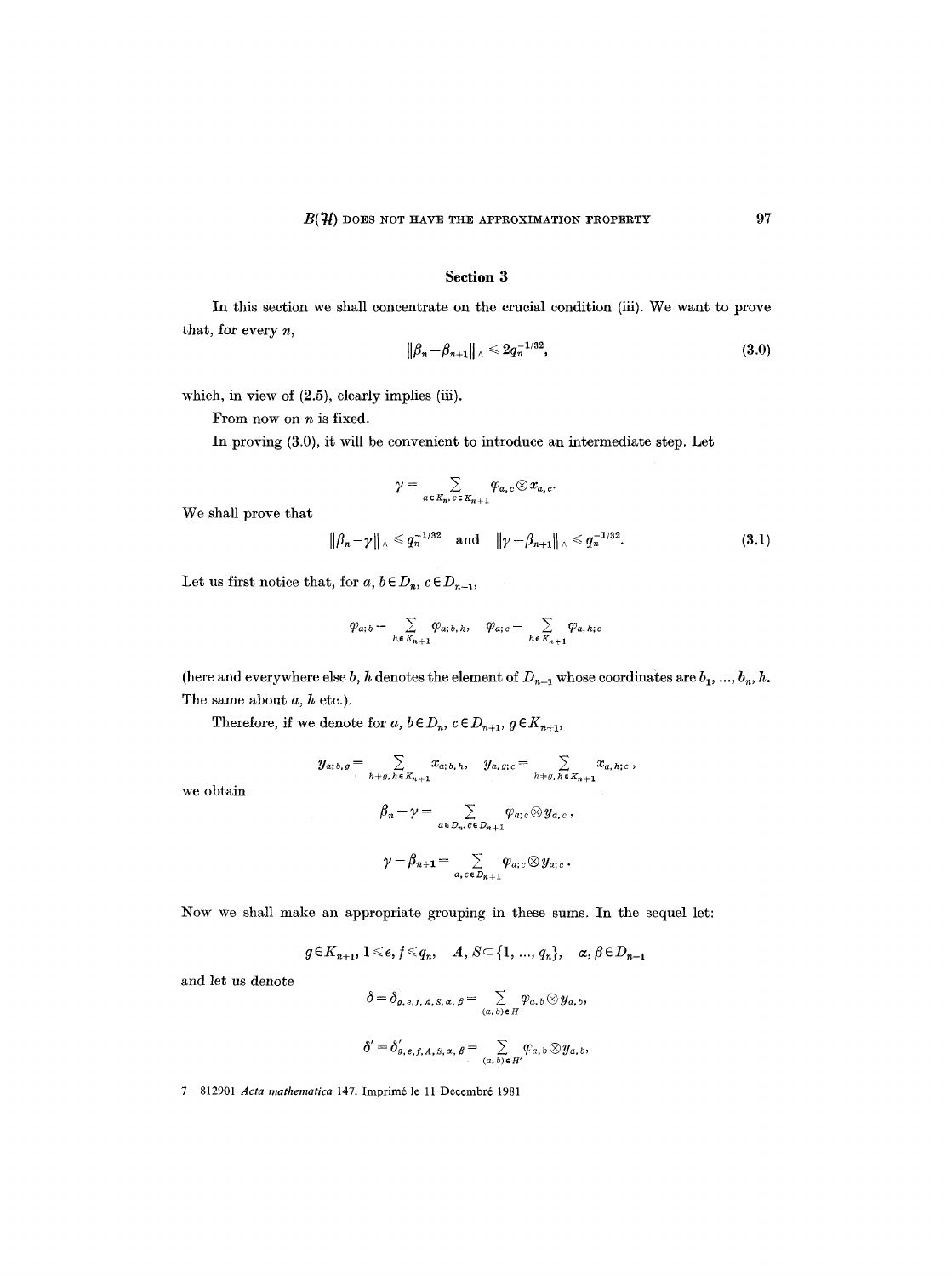where

$$
H = H_{g,e,f,A,S,\alpha,\beta} \stackrel{\text{def}}{=} \{(a,b) \in D_n \times D_{n+1}; (a_1, \ldots, a_{n-1}) = \alpha, (b_1, \ldots, b_{n-1}) = \beta, a_n^0 = e, b_n^1 = f, a_n^1 \in S, b_n^0 \in A, b_{n+1} = g\},\
$$

$$
H' = H'_{a, e, f, A, S, \alpha, \beta} \stackrel{\text{def}}{=} \{ (a, b) \in D_{n+1} \times D_{n+1}: (b_1, ..., b_{n-1}) = \alpha, (a_1, ..., a_{n-1}) = \beta, \\ b_n^0 = e, a_n^1 = f, b_n^1 \in S, a_n^0 \in A, a_{n+1} = g \}.
$$

The proof of (3.1) will be based on the following two lemmas.

LEMMA 2. We have

$$
\|\delta\|_{\wedge} \leq \|\sum_{(a,\,b)\in H} \varphi_{a;b} \|_{B(\mathcal{H})^*} \|\sum_{(a,\,b)\in H} y_{a;b} \|_{B(\mathcal{H})},
$$
  

$$
\|\delta' \|_{\wedge} \leq \|\sum_{(a,\,b)\in H'} \varphi_{a;b} \|_{B(\mathcal{H})^*} \|\sum_{(a,\,b)\in H} y_{a;b} \|_{B(\mathcal{H})}.
$$
  

$$
\Phi_m = \sum_{(a,\,b)\in H} \varphi_{a,\,b}^m, \quad \Phi_m' = \sum_{(a,\,b)\in H'} \varphi_{a,\,b}^m,
$$
  

$$
Y_m = \sum_{(a,\,b)\in H} y_{a,\,b}^m, \quad Y_m' = \sum_{(a,\,b)\in H'} y_{a,\,b}^m.
$$

LEMMA 3. We have

Let us denote

$$
\|\Phi_m\|_{\mathbf{B}^*} = \|\Phi'_m\|_{\mathbf{B}^*} \leq (q_1 \dots q_n)^{-3} q_{n+1}^{-2} \|\, p_s \, v_g^{q_n} \, p_A\|_1 \quad \text{if } m > n,\tag{3.2}
$$

$$
|| Y_m ||_{\mathbf{B}} = || Y'_m ||_{\mathbf{B}} = \begin{cases} (q_1 \dots q_n)^{-1} \max_{h \neq g} || p_S v_h^{q_n} p_A ||_{\infty} & \text{if } m > n, \\ (q_1 \dots q_n)^{-1} || p_S v_0^{q_n} p_A ||_{\infty} & \text{if } m \leq n. \end{cases}
$$
(3.3)

With these estimates we easily obtain (3.1) and hence (3.0): by (2.1) and (2.2), if  $A \in \nabla_{g}^{q_n}$ and  $S \!\in\! \mathcal{S}_{q_n},$  then

$$
\|\Phi_m\|_{\mathbf{B}^*} = \|\Phi_m'\|_{\mathbf{B}^*} \leq (q_1 \dots q_n)^{-3} q_{n+1}^{-2} q_n^{1/2} \quad \text{for } m > n
$$

$$
||Y_m||_{\mathbf{B}} = ||Y'_m||_{\mathbf{B}} \leq (q_1 \ldots q_n)^{-1} q_n^{15/32}
$$
 for all m.

Since

$$
\sum_{(a, b)\in H} \varphi_{a, b} = \text{Lim}_m \, \Phi_m, \qquad \sum_{(a, b)\in H'} \varphi_{a, b} = \text{Lim}_m \, \Phi'_m,
$$
\n
$$
\sum_{(a, b)\in H'} y_{a, b} = \bigoplus_{m=1}^{\infty} Y_m, \qquad \sum_{(a, b)\in H'} y_{a, b} = \bigoplus_{m=1}^{\infty} Y'_m,
$$

Lemma 2 and (2.0), (2.0)\* imply that for every tuple  $(g, e, f, A, S, \alpha, \beta)$  such that

$$
g \in K_{n+1}, \quad 1 \leq e, f \leq q_n, \quad A \in \nabla_g^{q_n}, \quad S \in \mathcal{S}_{q_n}, \quad \alpha, \beta \in D_{n-1}, \tag{3.4}
$$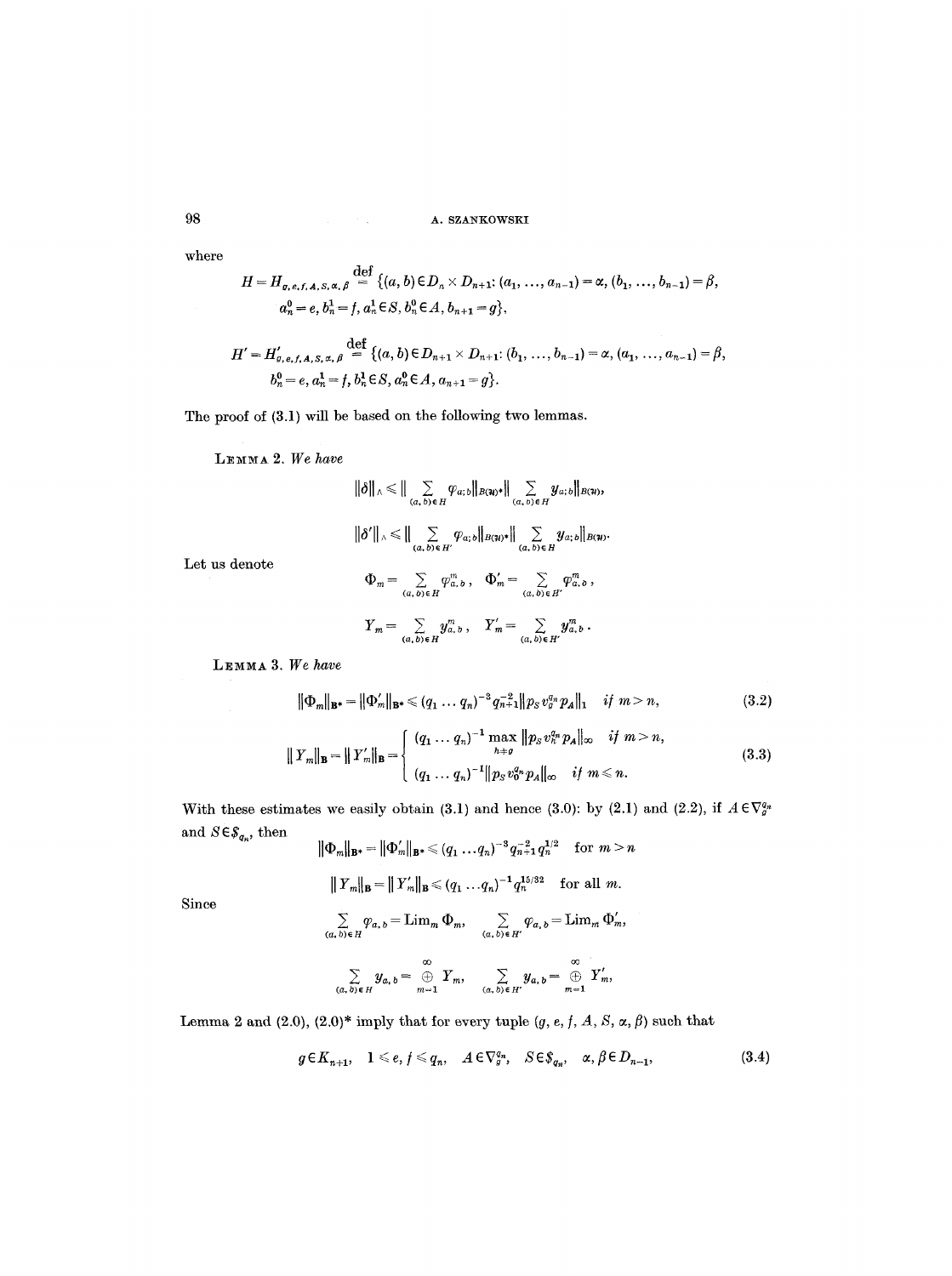we have

$$
\left\| \delta_{g,e,f,A,S,\alpha,\beta} \right\|_{\Lambda} \leqslant \left\{ (q_1 \ldots q_n)^{-4} \cdot q_n^{1-1/32} \cdot q_{n+1}^{-2} \cdot (3.5) \right\}
$$

Let us now observe that

$$
\beta_n - \gamma = \sum \delta_{g,e,f,A,S,\alpha,\beta}, \quad \gamma = \beta_{n+1} = \sum \delta'_{g,e,f,A,S,\alpha,\beta}
$$

where the summations range over all tuples satisfying (3.4). The number of such tuples is obviously equal to

$$
|K_{n+1}|\cdot q_1\cdot q_n\cdot q_n^{1/2}\cdot q_n^{1/2}|D_{n-1}|\cdot|D_{n-1}|=q_{n+1}^2\cdot q_n^3\cdot (q_1\ldots q_{n-1})^4.
$$

A glance at (3.5) convinces us that (3.1) holds.

*Proof of Lemma 2.* Let E denote the set of all functions from  $D_n$  into  $\{-1, 1\}$  and let F denote the set of all functions from  $D_{n+1}$  into  $\{-1, 1\}$ . We have the following identities:

$$
\delta = |E|^{-1} |E|^{-1} \sum_{\varepsilon \in E} \sum_{\eta \in E} [(\sum_{H} \varepsilon(a) \eta(b) \varphi_{a; b, g}) \otimes (\sum_{H} \varepsilon(a) \eta(b) \, y_{a; b, g})] \tag{3.6}
$$

$$
\delta' = |E|^{-1} |F|^{-1} \sum_{\varepsilon \in E} \sum_{\eta \in F} [(\sum_{H'} \varepsilon(a) \eta(b) \varphi_{a,g;b}) \otimes (\sum_{H'} \varepsilon(a) \eta(b) y_{a,g;b})]
$$
(3.7)

(we adopt here the following notational convention: we write

$$
\sum_{H} \text{ instead of } \sum_{\{(a,b):(a,b,g)\in H\}}; \sum_{H'} \text{ instead of } \sum_{\{(a,b):(a,g;b)\in H'\}}.
$$

These formulas are simple applications of the invarianee of trace. For example

$$
\sum_{e \in E} \sum_{\eta \in F} [(\sum_{H'} \varepsilon(a)\eta(b)\varphi_{a,g;b}) \otimes (\sum_{H'} \varepsilon(c)\eta(d)\,y_{c,g;d})] = \sum_{H'} \sum_{H'} (\sum_{\varepsilon,\eta} \varepsilon(a)\,\varepsilon(c)\,\eta(b)\,\eta(d))\,\varphi_{a,g;b} \otimes y_{c,g;d}.
$$
\n(3.8)

Notice now that

$$
\sum_{e \in E} \varepsilon(a) \, \varepsilon(c) = \left\{ \begin{array}{ccc} |E| & \text{if } & a = c, \\ 0 & \text{if } & a = c, \\ \end{array} \right. \quad \sum_{\eta \in F} \eta(b) \, \eta(d) = \left\{ \begin{array}{ccc} |F| & \text{if } & b = d, \\ 0 & \text{if } & b \neq d. \end{array} \right.
$$

Therefore our sum in (3.8) equals

$$
||E||||F||\sum_{H'}\varphi_{a,\,g;\,b}\otimes y_{a,\,g;\,b}\,,
$$

which gives (3.7). The proof of (3.6) is completely analoguous.

99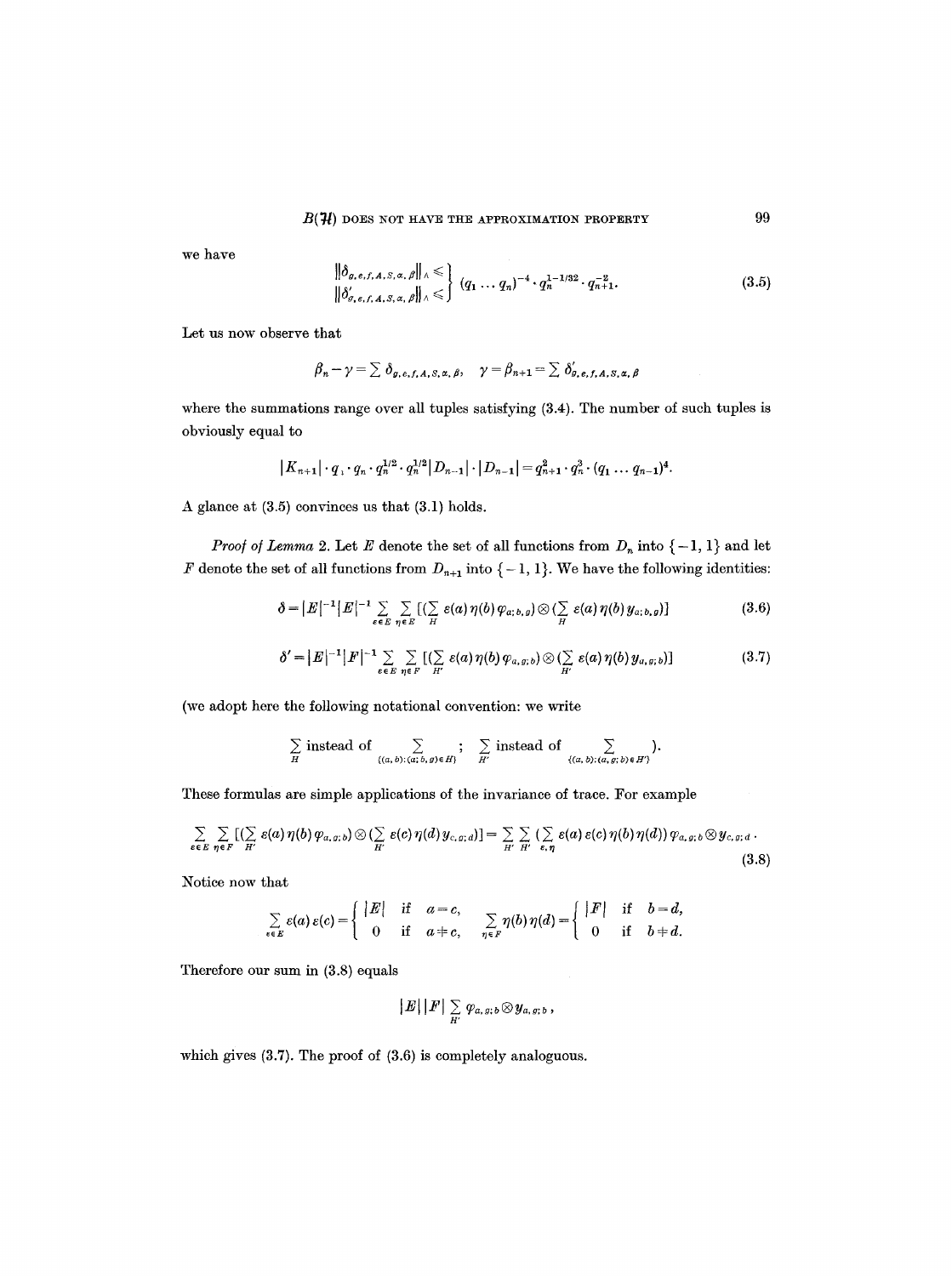To complete the proof we shall show that, for all  $\varepsilon \in E, \eta \in F$ ,

$$
\|\sum_{H'} \varepsilon(a)\,\eta(b)\,\varphi_{a,\,g;\,b}\|_{B(\mathcal{H})^*} = \|\sum_{H'} \varphi_{a,\,g;\,b}\|_{B(\mathcal{H})^*} \|\sum_{H'} \varepsilon(a)\,\eta(b)\,y_{a,\,g;\,b}\|_{B(\mathcal{H})} = \|\sum_{H'} y_{a,\,g;\,b}\|_{B(\mathcal{H})}
$$
\n(3.9)

and that analoguous formulas hold in the case of H.

This is true because of "strict equivalence". More precisely, let us define operators  $T_1: \mathbf{B} \to \mathbf{B}, T_2: (\mathbf{B} \oplus \mathbf{B} \oplus \ldots)_{\infty} \to (\mathbf{B} \oplus \mathbf{B} \oplus \ldots)_{\infty}$  and  $T: B(\mathcal{H}) \to B(\mathcal{H})$  by

$$
T_1 x = \left( \sum_{a \in D_n} \varepsilon(a) \pi_a \right) \circ x \circ \left( \sum_{b \in D_{n+1}} \eta(b) \pi_b \right),
$$
  

$$
T_2(x^1, x^2, \ldots) = (T_1 x^1, T_1 x^2, \ldots), \quad T = T_2 \circ R.
$$

Obviously  $||T|| = 1$  and we have

$$
T(\sum_{H'} y_{a,g;b}) = \sum_{H'} \varepsilon(a) \, \eta(b) \, y_{a,g;b} \quad \text{and vice versa},
$$
  

$$
T^*(\sum_{H'} \varphi_{a,g;b}) = \sum_{H'} \varepsilon(a) \, \eta(b) \, \varphi_{a,g;b} \quad \text{and vice versa}.
$$

This gives  $(3.9)$ . The case of  $H$  is completely analoguous.

## Section **4**

*Proo/o] Lemma* 3. Throughout this section let

$$
\varkappa = \max(m, n+1).
$$

For  $h\!\in\!K_{n+1}$  let us define sets  $E,\,F\!\subset\!D_{\varkappa}$  by

$$
E = \{a \in D_{\varkappa}: (a_1, ..., a_{n-1}) = \alpha, a_n^0 = e, a_n^1 \in S\},\
$$

$$
F_n = \{b \in D_n: (b_1, ..., b_{n-1}) = \beta, b_n^1 = f, b_n^0 \in A, b_{n+1} = h\},\
$$

and let us put

$$
\omega_h=p_Eu_{m,\,\varkappa}\,\,p_{F_h},\quad \omega_h'=p_{F_h}u_{m,\,\varkappa}\,\,p_E
$$

(recall that  $u_{m,x} = w_1 \cdot ... \cdot w_{m-1} \cdot y_m \cdot ... \cdot y_{\chi}$  -- coordinatewise multiplication of matrices). It should be clear that

$$
\begin{aligned}\n\Phi_m &= |D_m|^{-1} \underline{\omega}_g \otimes \xi^m, & \Phi'_m &= |D_m|^{-1} \underline{\omega}'_g \otimes \xi^m, & \text{for } m > n, \\
Y_m &= (\sum_{h \neq g} \underline{\omega}_h) \otimes y^{\mu}, & Y'_m &= (\sum_{h \neq g} \underline{\omega}'_h) \otimes y^{\mu}, & \text{for all } m.\n\end{aligned}
$$

The following sublemma will be proved in the end of this section.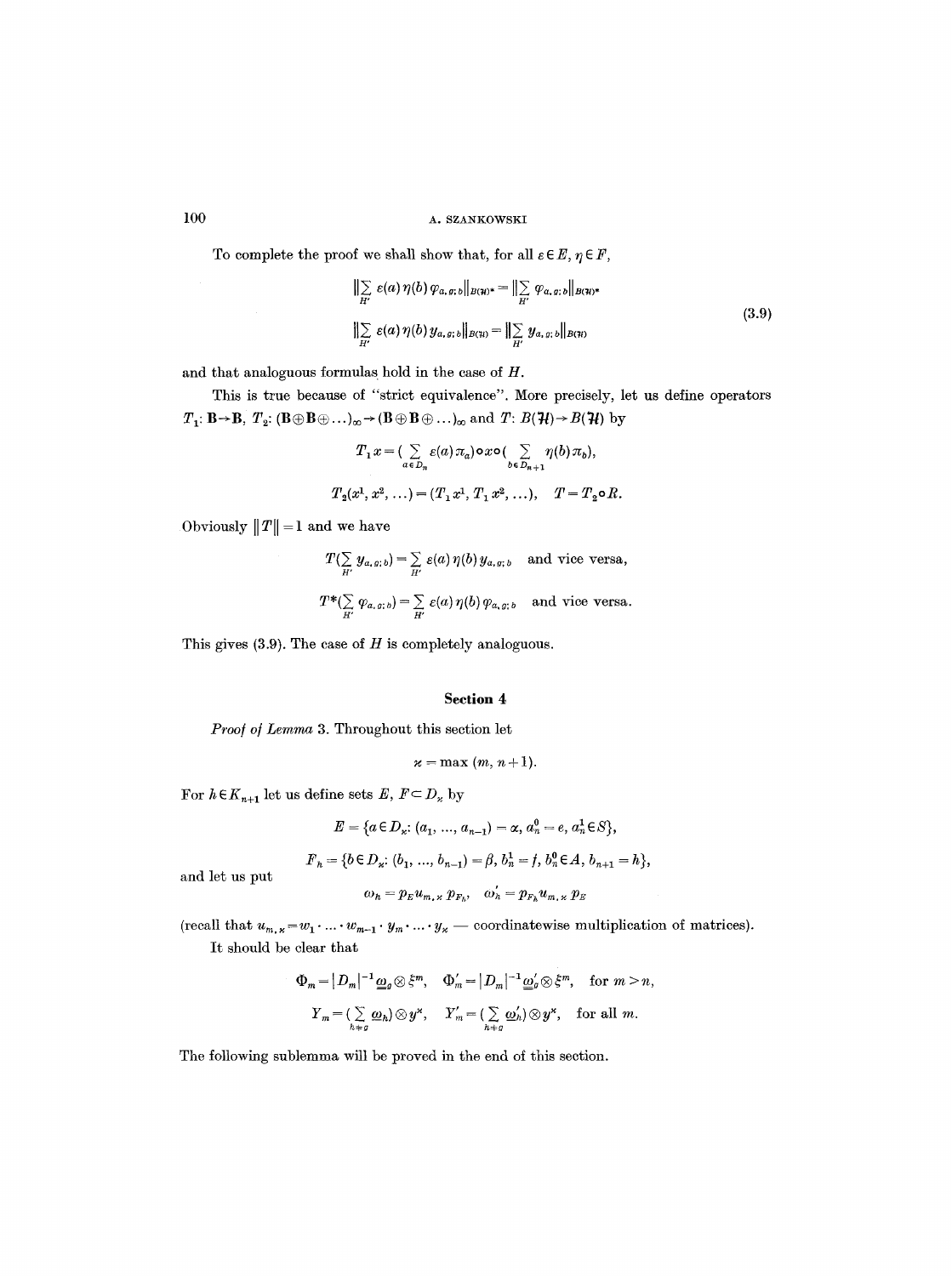$$
\text{SUBLEMMA 1. } \| \sum_{h \neq g} \omega_h \|_{\infty} \leq \max_{h \neq g} \| \omega_h \|_{\infty}, \quad \| \sum_{h \neq g} \omega'_h \|_{\infty} \leq \max_{h \neq g} \| \omega'_h \|_{\infty}
$$

*(actually, equalities hold).* 

Let us notice that  $\omega'_h = (\omega_h)^t$  (transposed). We also have  $||\xi^m||_{B(L_z(\mu^m))^*} = 1$  and  $||y^*||_{B(L_2(\mu^X))} = 1$ . Thus we get

$$
\|\Phi_m\|_{\mathbf{B}^*} = \|\Phi_m'\|_{\mathbf{B}^*} = \|D_m|^{-1} \|\omega_g\|_1,
$$
  

$$
\|Y_m\|_{\mathbf{B}} = \|Y_m'\|_{\mathbf{B}} = \max_{h \neq g} \|\omega_h\|_{\infty}.
$$

Now we proceed to compute the norms of  $\omega_n$ 's. It will be convenient to consider three cases:

*Case*  $1^\circ$ *.*  $m > n$ *. Let us denote for*  $l \leq m$ 

$$
O_l^m(i_1, \ldots, i_m; j_1, \ldots, j_m) = \prod_{k=1}^{m-1} w_k(i_k, i_{k+1}; j_k, j_{k+1}) y_m(i_m, j_m).
$$
 (4.1)

Let us now define  $x_h \in M(K_{n+1} \times ... \times K_m)$ ,  $s_h \in M(K_n)$  and a constant C by

$$
x_{h}(i_{n+1},\ldots,i_{m};j_{n+1},\ldots,j_{m})=\begin{cases} v_{i_{n+1}}^{q_n}(f,e)\,O_{n+1}^{m}(i_{n+1},\,\ldots,i_{m};j_{n+1},\,\ldots,j_{m}) & \text{if } j_{n+1}=h\\ 0 & \text{otherwise} \end{cases}
$$

$$
s_{h}(i_{n}, j_{n}) = \begin{cases} w_{n-1}(\alpha_{n-1}, i_{n}; \beta_{n-1}, j_{n}) v_{n}^{n} (i_{n}^{1}; j_{n}^{0}) & \text{if } i_{n}^{0} = e, j_{n}^{1} = f, i_{n}^{1} \in S, j_{n}^{0} \in A \\ 0 & \text{otherwise} \end{cases}
$$
\n
$$
C = \sum_{k=1}^{n-2} w_{k}(\alpha_{k}, \alpha_{k+1}; \beta_{k}, \beta_{k+1}) \cdot q_{n}^{-1}.
$$
\n
$$
(4.2)
$$

It is easy to see that

$$
\omega_h = C \varepsilon_{\alpha,\beta} \otimes s_h \otimes x_h. \tag{4.3}
$$

Therefore  $\|\omega_h\|_p = |C| \|\mathbf{s}_h\|_p \|\mathbf{x}_h\|_p$  for  $p=1$ ,  $\infty$ . The inequalities (3.2) and (3.3) follow now immediately from the following two sublemmas, proved at the end of this section.

 $\texttt{SUBLEMMA 2. } \|x_{h}\|_{\infty} = 1, \|x_{h}\|_{1} \leqslant (q_{n+2} \ldots q_{m})^{2}.$ 

SUBLEMMA 3.  $s_h$  is strictly equivalent (in the sense of the definition on  $p$ . 93) to the *matrix:* 

$$
t_h \stackrel{\text{def}}{=} q_{n-1}^{-1} \cdot p_S v_h^{q_n} p_A.
$$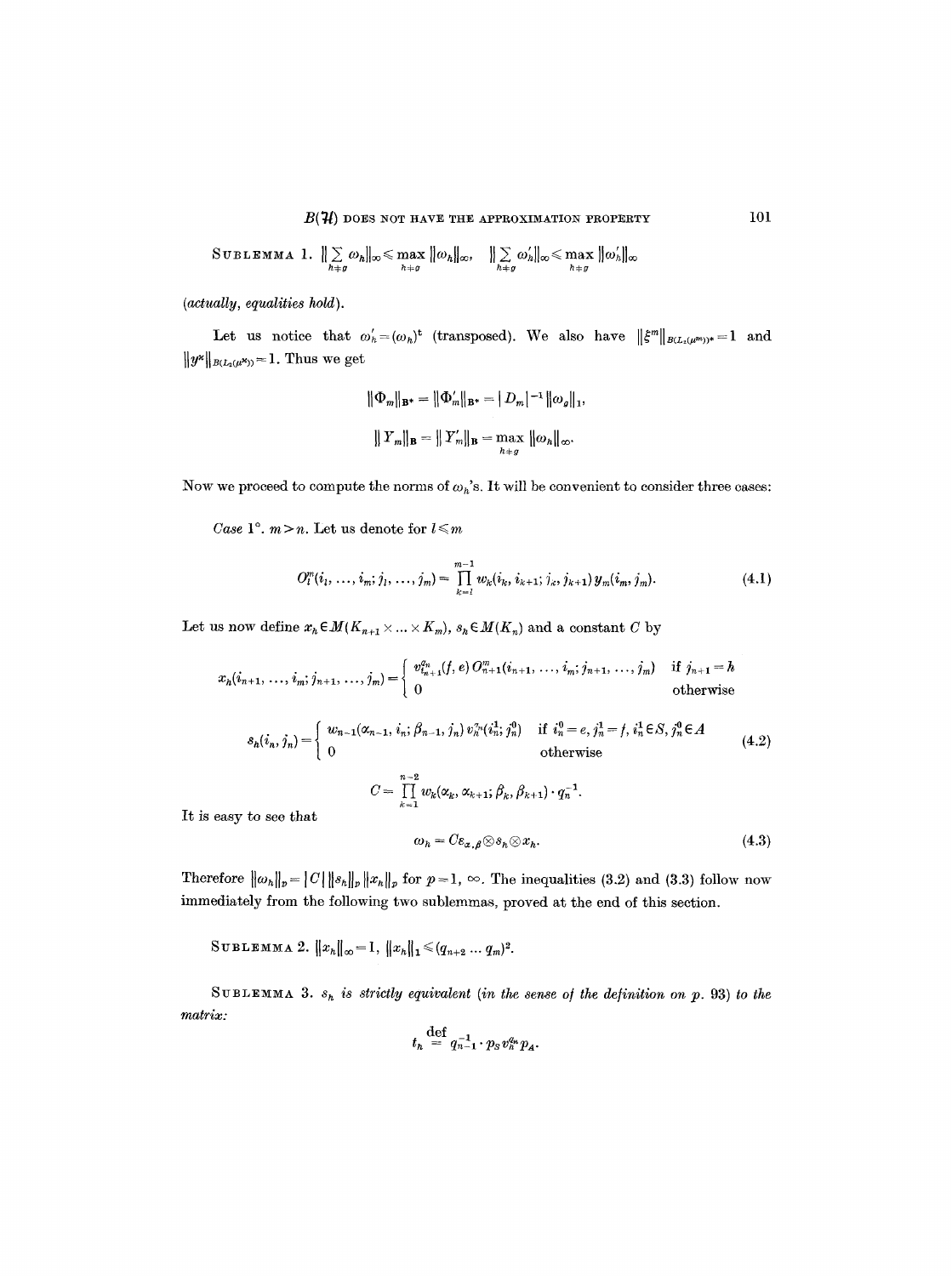*Case 2<sup>o</sup>*.  $m=n$ . This time we define  $\zeta_n \in M(K_{n+1})$  and a constant D by

$$
\zeta_{h}(i_{n+1}, j_{n+1}) = \begin{cases} y_{n+1}(i_{n+1}, j_{n+1}) & \text{if } j_{n+1} = h, \\ 0 & \text{otherwise} \end{cases}
$$
  

$$
D = \prod_{k=1}^{n-2} w_{k}(\alpha_{k}, \alpha_{k+1}; \beta_{k}, \beta_{k+1}) \cdot v_{0}^{q_{n}}(f, e) \cdot q_{n}^{-1}
$$

We have now (here  $s_0$  is defined by (4.2) with  $h=0$ )

$$
\omega_h = D\varepsilon_{\alpha,\beta} \otimes s_0 \otimes \zeta_h. \tag{4.4}
$$

Now we see immediately that  $\|\zeta_n\|_{\infty}=1$  and (3.3) follows immediately by Sublemma 3 (in the case  $h = 0$ ).

*Case*  $3^\circ$ .  $m < n$ . Here everything is simpler. Let us define  $\sigma \in M(K_n)$  and a constant E by

$$
\sigma(i_n; j_n) = \begin{cases}\nv_0^{q_n}(i_n^1, j_n^0) & \text{if } i_n^0 = e, j_n^1 = f, i_n^1 \in S, j_n^0 \in A \\
0 & \text{otherwise}\n\end{cases}
$$
\n
$$
E = \prod_{k=1}^{m-1} w_k(\alpha_k, \alpha_{k+1}; \beta_k, \beta_{k+1}) \prod_{k=m}^{n-1} y_k(\alpha_k, \beta_k) v_0^{q_n}(f, e) \cdot q_n^{-1}.
$$

We have  $\omega_h = E \epsilon_{\alpha,\beta} \otimes \sigma \otimes \zeta_h$  and (3.3) obviously holds.

To complete the proof of Lemma 3, we should prove Sublemmas 1, 2, 3. We shall need the following

PROPO SITION. The matrices  $O_l^m$ , defined by (4.1), are orthogonal for every  $l \leq m$ .

*Proof.* For  $l \le n \le m$  let us define  $\Gamma_n \in M(K_1 \times ... \times K_m)$  by

$$
\Gamma_n(i_1, \ldots, i_m; j_1, \ldots, j_m) = \begin{cases} q_n^{-1/2} v_{i_{n+1}}^{q_n} (j_n^1, i_n^0) & \text{if } i_n^1 = j_n^0 \text{ and } i_k = j_k \text{ for } k+n \\ 0 & \text{otherwise.} \end{cases}
$$

We also define  $T \in M(K_1 \times \ldots \times K_m)$  by

$$
T(i_1,\ldots,i_m;j_1,\ldots,j_m) = \begin{cases} y_m(i_m,j_m) & \text{if } i^0_k = j^1_k \quad \text{and} \quad j^0_k = i^1_k \quad \text{for } l \leq k < m, \\ 0 & \text{otherwise.} \end{cases}
$$

We see that  $\Gamma_n$  is a direct sum of orthogonal matrices  $q_n^{-1/2}v_{i_{n+1}}^q$ , therefore  $\Gamma_n$  is orthogonal.

For similar reasons,  $T$  is orthogonal. On the other hand, we have the identity

$$
O_i^m = \Gamma_i \circ \Gamma_{i+1} \circ \dots \circ \Gamma_m \circ T \circ \Gamma_m^{\mathrm{t}} \circ \Gamma_{m-1}^{\mathrm{t}} \circ \dots \circ \Gamma_i^{\mathrm{t}},
$$

therefore  $O_l^m$  is also orthogonal.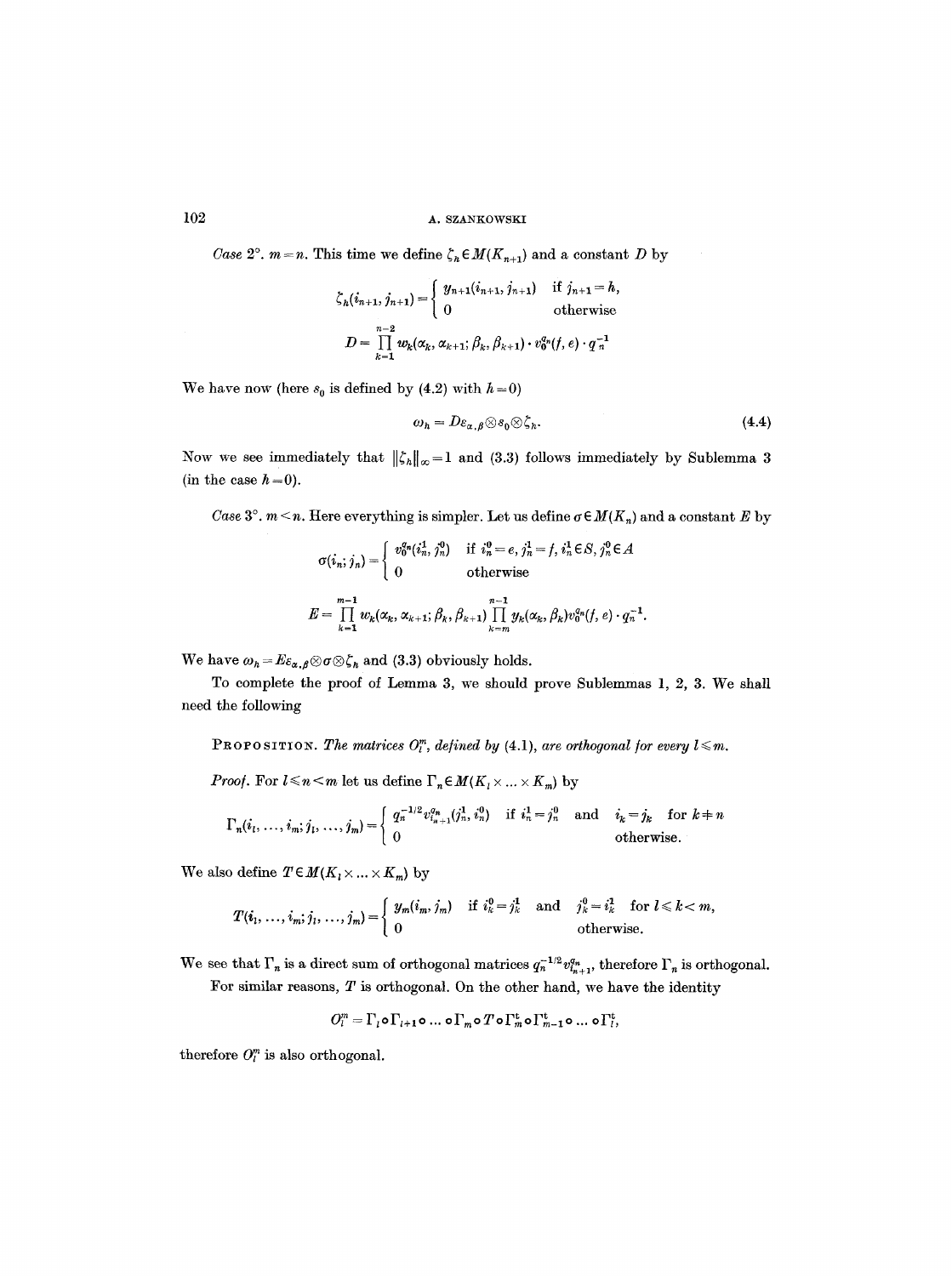*Proof of Sublemma* 1. We shall use the following general fact which is very easy to prove:

Let X, Y be Banach spaces, let  $x_1, ..., x_k \in X$ ,  $y_1, ..., y_k \in Y$ . Then

$$
\|\sum x_j \otimes y_j\|_{X\check{\otimes} Y} \le \max_{|s_j|=1} \|\sum \varepsilon_j y_j\| \max_j \|x_j\|.
$$
 (4.5)

A glance at the formulas (4.3) and (4.4) convinces us that it suffices to show that

$$
\sum_{h+g} \varepsilon_h x_h \|_{\infty} = \max_{h+g} \|x_h\|_{\infty} \quad \text{for every } |\varepsilon_h| = 1.
$$
 (4.6)

To prove this, let us notice that  $x \stackrel{\text{def}}{=} \sum_{h \neq g} \varepsilon_h x_h$  is strictly equivalent to the matrix

$$
O\overset{\mathrm{def}}{=} O^m_{n+1}\circ p_{\{j\in K_{n+1}\times\ldots\times K_m;\,j_{n+1}\neq g\}}.
$$

Indeed, x is obtained from O by multiplying its ith row by  $v_{i_{n+1}}^{q_n}(f, e)$  and its jth column by  $\varepsilon_{j_{n+1}}$ . Similarly,

 $x_h$  is strictly equivalent to  $O_h \stackrel{\text{def}}{=} O_{n+1}^m \circ p_{\{j \in K_{n+1} \times ... \times K_n : j_{n+1} = h\}}.$  (4.7)

Now, since  $O_{n+1}^m$  is an orthogonal matrix (by the proposition),

$$
||O_{n+1}^m||_{\infty} = ||O_h||_{\infty} = 1,
$$
\n(4.8)

which implies (4.6).

*Proof of Sublemma 2.* The first equality is contained in (4.8) and (4.7). For the norm  $||x_h||_1 = ||O_h||_1$  we use the following obvious estimate:

for every matrix 
$$
x
$$
,  $||x||_1 \le$  sum of the norms of the columns of  $x$ . (4.9)

In our case, the last number is  $(q_{n+2} \dots q_m)^2$ .

*Proof of Sublemma 3.* The matrix  $s \in M(K_n)$  defined by

$$
s(i_n, j_n) = \begin{cases} v_n^{q_n}(i_n^1, j_n^0) & \text{if } i_n^0 = e, j_n^1 = f, i_n^1 \in S, j_n^0 \in A, \\ 0 & \text{otherwise,} \end{cases}
$$

can be obtained from  $t<sub>h</sub>$  by permutations of rows and columns and by adding some zero rows and columns, whence  $s_h$  is obtained from s by multiplying its  $i_n$ th row by the number  $v_{i_n}^{q_{n-1}}(\beta_{n-1}^1, \alpha_{n-1}^0)$  and its  $j_n$ th column by the number  $v_{i_n}^{q_{n-1}}(\alpha_{n-1}^1, \beta_{n-1}^0)$ , all these numbers having absolute value 1.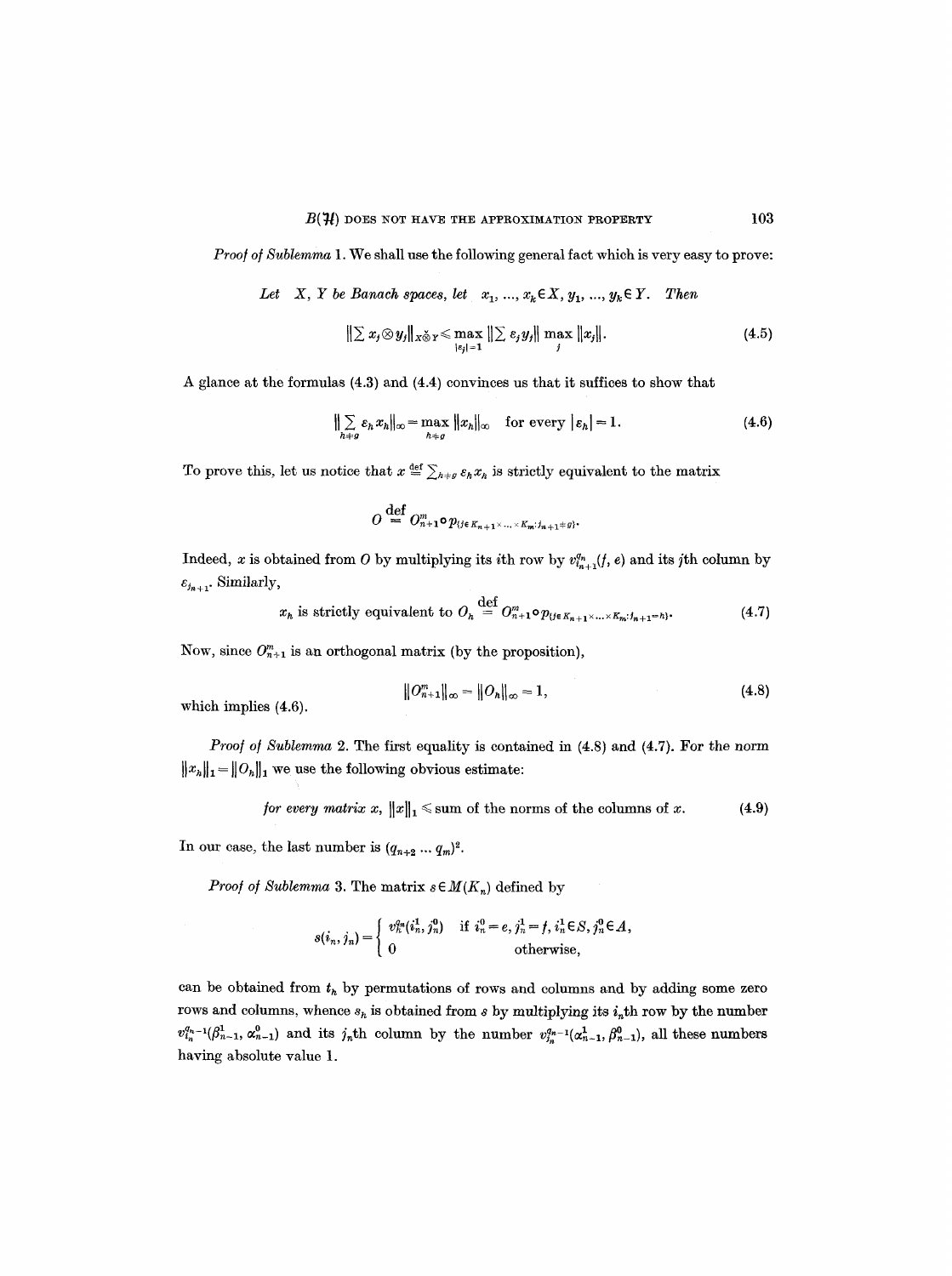## **Section 5**

Now we are going to prove the remaining conditions (i) and (ii) as well as Lemma 1.

*Condition (i).* First let us notice that, for  $a, b \in D_n$ ,

$$
\varphi_{a,b}(x_{c,d}) = 0 \quad \text{unless} \quad (a, b) = (c, d). \tag{5.0}
$$

Indeed, we have  $\varphi_{a,b}(x_{c,a})=\lim_{k\in U} \varrho_{a,b}^{*} \varphi^{k}(\varrho_{c,a} x^{k})$  and

$$
\varrho_{a,b}^* \varphi^k(\varrho_{c,a} x^k) = \varphi^k(\pi_a \pi_c x^k \pi_a \pi_b) = \begin{cases} \varphi^k(\varrho_{a,b} x^k) & \text{if } (a,b) = (c,d) \\ 0 & \text{otherwise.} \end{cases}
$$

This gives (5.0). Now we can write

$$
\beta_n = \sum_{a, b \in D_n} \varphi_{a, b}(x_{a, b}) = \big(\sum_{a, b \in D_n} \varphi_{a, b}\big) \big(\sum_{c, d \in D_n} x_{c, d}\big) = \lim_{k \in U} \varphi^k(x^k).
$$

By  $(2.7)$  and  $(2.8)$  we have

$$
\varphi^k(x^k) = |D_k|^{-1} \underline{u}_{k,k}(\underline{u}_{k,k}) \cdot \xi^k(y^k) = 1,
$$

which proves (i).

*Condition* (ii). We are going to prove that

$$
\Big\| \sum_{a, b \in D_n} \varepsilon(a, b) \varphi_{a, b} \Big\|_{B(\mathcal{H})^*} \leq 1 \quad \text{for every } |\varepsilon(a, b)| = 1,
$$
 (5.1)

$$
||x_{a,b}||_{B(w)} = (q_1 \dots q_n)^{-1} \text{ for every } a, b \in D_n.
$$
 (5.2)

By (4.5), this yields  $||\beta_n||_{B(\mathcal{H})^*\check{\otimes}B(\mathcal{H})} \leq (q_1... q_n)^{-1}$  and obviously implies (ii).

*Proof of* (5.1). By (2.0)\*, it suffices to prove that  $\|\sum \varepsilon(a, b)\varphi_{a, b}^k\|_{\mathbf{B}^*} \leq 1$  for every  $k \geq n$ . For *a*,  $b \in D_n$  let us denote  $W^k_{a,b} = \pi_a u_{k,k} \pi_b$ , thus

$$
\sum \varepsilon(a, b)\varphi_{a, b}^k = |D_k|^{-1}(\sum \varepsilon(a, b)\underline{\underline{W}}_{a, b}^k) \otimes \xi^k,
$$

therefore

$$
\left\| \sum \varepsilon(a,b) \varphi_{a,b}^k \right\|_{\mathbf{B}^*} = \left\| D_k \right\|^{-1} \left\| \sum \varepsilon(a,b) \, W_{a,b}^k \right\|_1.
$$

Since all the entries of the matrix  $\sum \varepsilon(a, b) W_{a, b}^k$  have absolute value  $(q_1 ... q_k)^{-1}$ , each column of it has norm 1. Consequently, by (4.9),  $\|\sum \varepsilon(a, b) W_{a, b}^k\|_1 \leq |D_k|$  and this yields  $(5.1).$ 

*Proof of (5.2).* We shall prove that for every m,

$$
||x_{a,b}^m||_{\mathbf{B}} = (q_1 \dots q_n)^{-1},
$$
\n(5.3)

which obviously implies (5.2), by (2.0). We shall use the matrices  $O_l^m$  as defined by (4.1).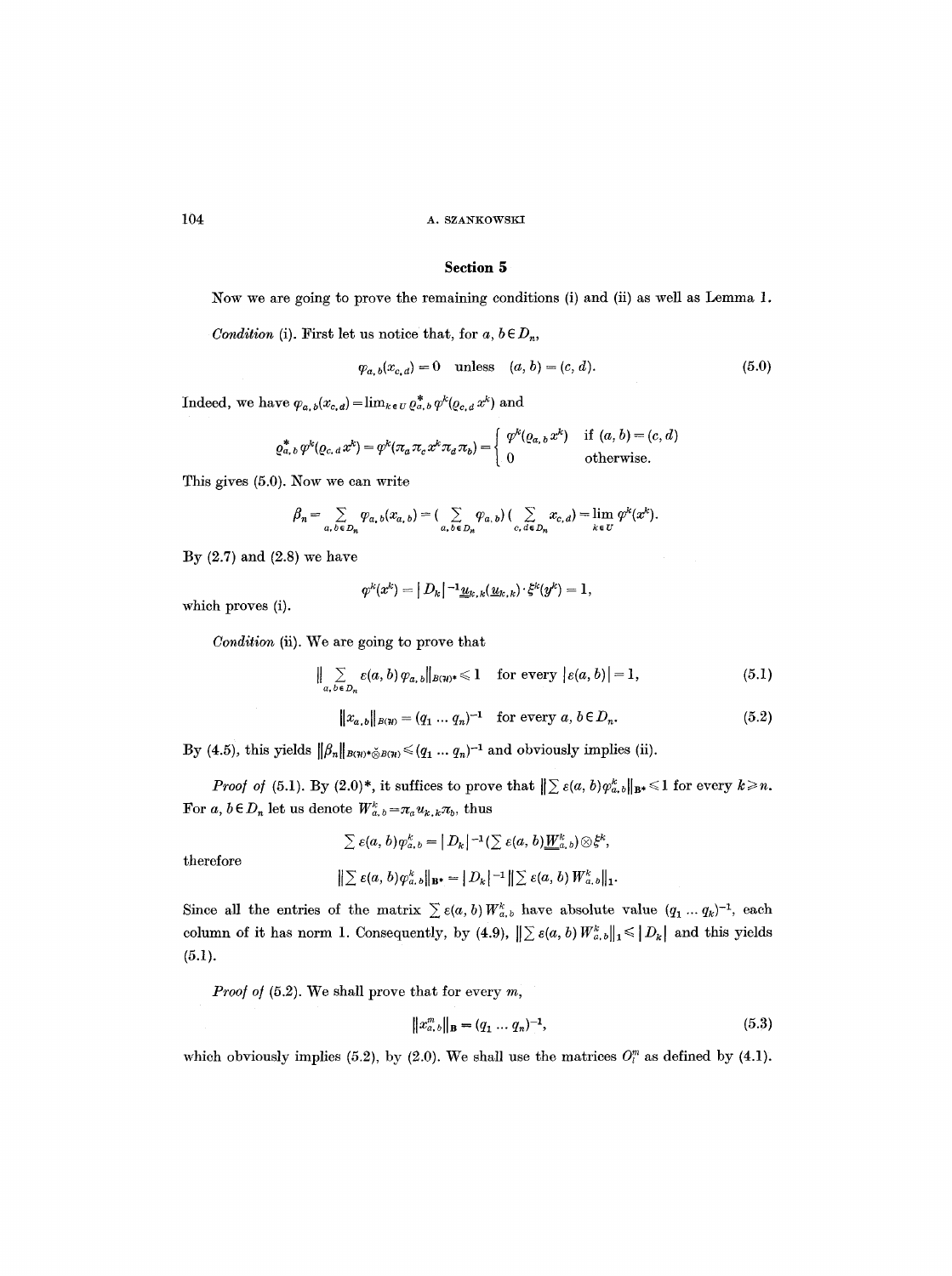If  $m \leq n$ , then  $x_{a,b}^m = C \varepsilon_{a,b} \otimes y^n$  where

$$
C=\prod_{k=1}^{m-1} w_k(a_k,a_{k+1};b_k,b_{k+1})\prod_{k=m}^{n} y_k(a_k,b_k)
$$

and (5.3) follows, because  $||C| = (q_1 \dots q_n)^{-1}$ ,  $||\varepsilon_{a,b}||_{\infty} = ||y^n||_{\infty} = 1$ .

If  $m > n$ , then  $x_{a,b}^m = D \cdot \varepsilon_{a,b} \otimes \chi_{a,b} \otimes y^m$  where  $\chi_{a,b} \in M(K_{n+1} \times ... \times K_m)$  and the constant  $D$  are defined by

$$
\chi_{a,\,b}(i_{n+1},\,\ldots,\,i_m;\,j_{n+1},\,\ldots,\,j_m)=w_n(a_n,\,i_{n+1};\,b_n,\,j_{n+1})\,O_{n+1}^m(i_{n+1},\,\ldots,\,i_m;\,j_{n+1},\,\ldots,\,j_m),
$$
\n
$$
D=\prod_{k=1}^{n-1}w_k(a_k,\,a_{k+1};\,b_k,\,b_{k+1}).
$$

The argument of the proof of Sublemma 3 in Section 4 shows that  $\chi_{a,b}$  is strictly equivalent to  $q_n^{-1} \cdot O_{n+1}^m$ , thus  $||\chi_{a,b}||_{\infty} = q_n^{-1}$ . Since  $|D| = (q_1 \dots q_{n-1})^{-1}$ , we obtain (5.3).

*Proof of Lemma* 1. The proof will be based on the following combinatorial

SUBLEMMA 4. There exist regular partitions  $\nabla_i^q$ ,  $j = 1, ..., q^4$  of  $\{1, ..., q\}$  such that

$$
|A \cap B| \leq q^{7/16} \quad \text{for every } A \in \nabla_i^q, \ B \in \nabla_j^q \text{ with } i = j. \tag{5.4}
$$

*Proof.* Let K be the (abelian) field of order  $2^p$ , i.e.,  $K = GF(2^p)$ . We identify  $\{1, ..., q\}$ , as a set, with the vector space  $K^{16}$ . It is a standard fact that, given a 2P-dimensional vector space V over a field of order r, there are at least  $r<sup>p</sup>$  different P-dimensional subspaces of V. (To see this, let us choose a basis for V, say  $e_1, e_2, ..., e_{2P}$  and to a tuple  $j =$  $(j_{\alpha,\beta}: 1 \leq \alpha, \beta \leq P)$  with  $j_{\alpha,\beta} \in K$  let us assign the P-dimensional subspace of V,

$$
E_j \stackrel{\text{def}}{=} \operatorname{span}\left\{\sum_{\beta=1}^p j_{\alpha,\beta} e_{\beta} + e_{P+\alpha}: \alpha = 1, ..., P\right\}.
$$

It should be clear that  $E_i = E_j$  only if  $i = j$  and there are obviously  $r^{p^2}$  different j's like above.)

In our case this means that there are at least  $2^{64p} = q^4$  different 8-dimensional subspaces of  $K^{16}$ , say  $E_1, E_2, ..., E_{q^4}$ . Let  $\nabla_j^q$  be the partition of  $K^{16}$  into 8-dimensional hyperplanes parallel to  $E_j$ . Then  $\nabla_j^q$  are, obviously, regular partitions of  $K^{16} = \{1, ..., q\}$ . If  $A \in \nabla_i^q$  and  $B \in \nabla_j^q$ , then either  $A \cap B = \emptyset$  or  $A \cap B = E_i \cap E_j + x$  for some x. In either case we have

$$
|A\cap B|\leqslant |E_i\cap E_j|.
$$

If  $i+j$ , then  $E_i \neq E_j$ , and thus  $\dim_K (E_i \cap E_j) \leq 7$  and therefore  $|E_i \cap E_j| \leq 2^{7p} = q^{7/16}$ . This implies (5.4).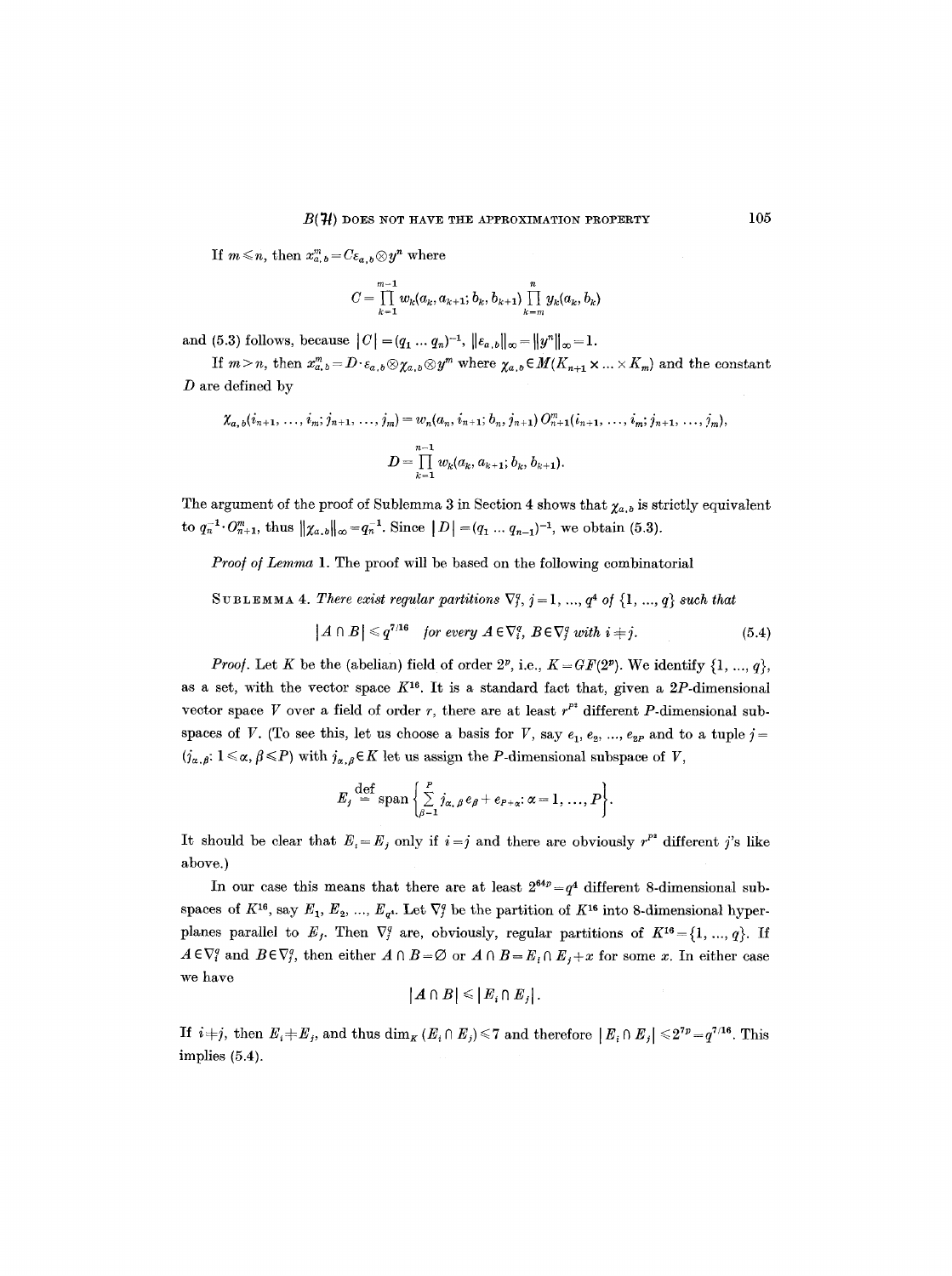Now we are going to construct a Hadamard matrix  $w \in M(q)$  which has the following properties:

for every S, 
$$
U \in \mathcal{S}_q
$$
, the matrix  $p_S wp_U$  has rank 1, i.e., there exists  
a vector  $\alpha_{S,U}$  such that every non-zero column of  $p_S wp_U$  is of the  
form  $z \cdot \alpha_{S,U}$  where  $|z| = 1$ . Moreover,  
 $\alpha_{S,U^{\perp}} \alpha_{S,T}$  if  $U \neq T$ .

$$
\sum_{b=1}^{a} w(a, b) = 1 = \sum_{b=1}^{a} w(b, a) \text{ for every } a.
$$
 (5.6)

Let us first notice that, without loss of generality we can take as  $\mathcal{S}_q$  any regular partition of  $\{1, ..., q\}$ . It will be convenient to regard  $\{1, ..., q\}$  as  $\{1, ..., m\} \times \{1, ..., m\}$  (here  $m = \sqrt{q} =$  $2^{8p}$ ) and to let  $\mathcal{S}_q$  to be the partition of  $\{1, ..., m\} \times \{1, ..., m\}$  into the sets

$$
S_j \stackrel{\text{def}}{=} \{j\} \times \{1, ..., m\}
$$
 for  $j = 1, ..., m$ .

To construct w, let us start by defining matrices  $U_r \in M(4^r)$ :

$$
U_1 = \left[ \begin{array}{rrr} 1 & 1 & 1 & -1 \\ 1 & 1 & -1 & 1 \\ 1 & -1 & 1 & 1 \\ -1 & 1 & 1 & 1 \end{array} \right], \quad U_r = \underbrace{U_1 \otimes U_1 \otimes \ldots \otimes U_1}_{r \text{ times}}.
$$

The matrix  $U_{4p}$  is an  $m \times m$ -matrix. We set now

$$
w(i_1, i_2; j_1, j_2) = U_{4p}(i_1, j_2) U_{4p}(i_2, j_1).
$$

We see easily that  $w$  fulfills  $(5.5)$  and  $(5.6)$ .

We shall also need the following, entirely trivial, remark:

If A and Z are arbitrary regular partitions of  $\{1, ..., q\}$ , then there exists a permutation  $\rho$  of  $\{1, ..., q\}$  which carries  $\mathcal A$  onto  $\mathcal Z$ , (5.7) i.e., such that for every  $A \in \mathcal{A}$ ,  $\varrho(A) \in \mathcal{Z}$ .

Now we define  $v_j^q$ . Let  $\nabla_j^q$ ,  $j = 1, ..., q^4$ , be the partitions of  $\{1, ..., q\}$  from the sublemma and, for  $j = 1, ..., q^4$ , let  $\varrho_j$  be a permutation of  $\{1, ..., q\}$  which carries  $\nabla_j^q$  onto  $\mathcal{S}_q$ . We define  $v_j^q$  by

$$
v_j^q(e,f)=w(e,\varrho_jf),
$$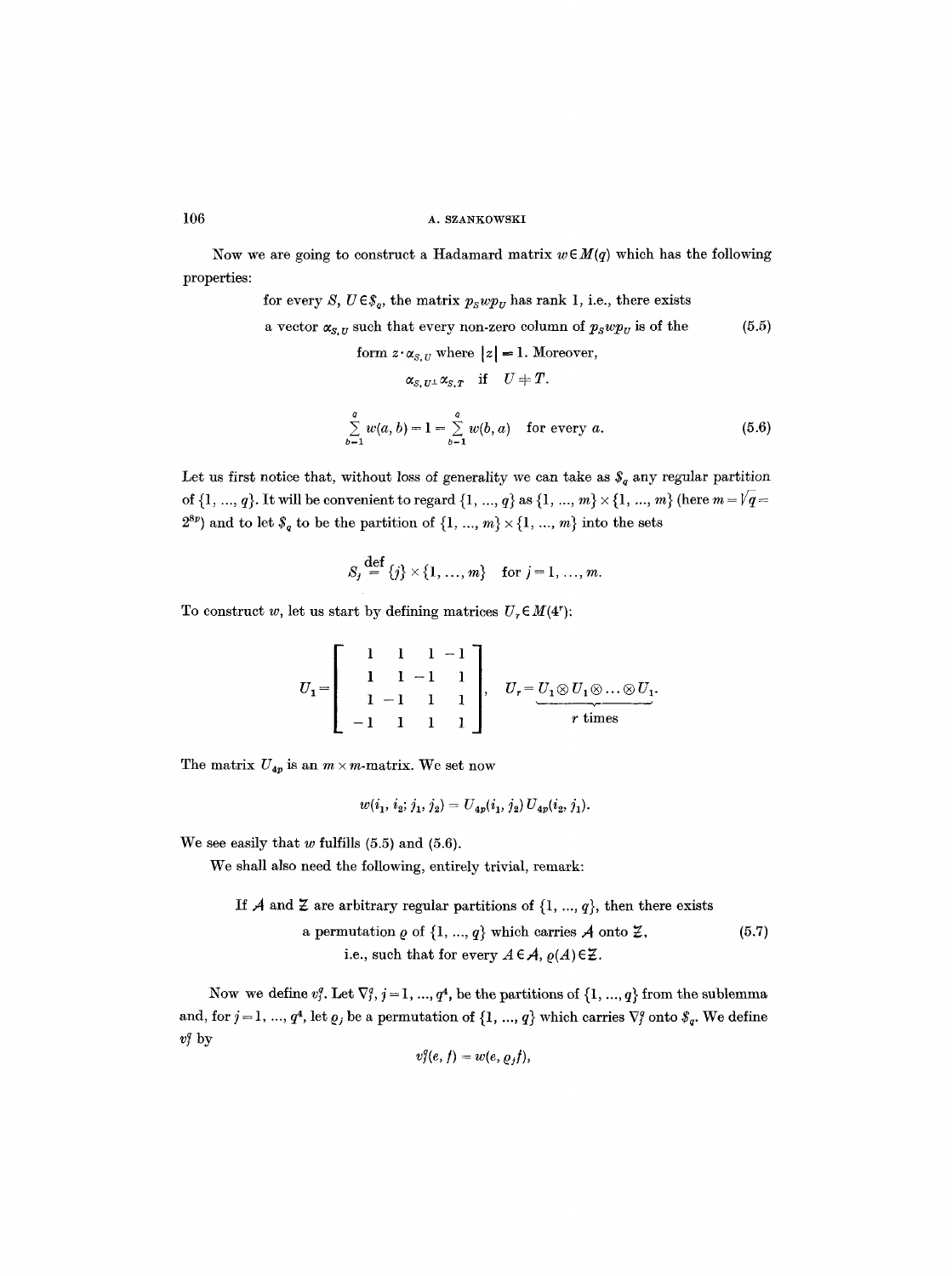i.e.,  $v_i^q$  is obtained from w by applying  $\rho_i^{-1}$  to its columns. It is evident that (2.3) holds. Let us check (2.1) and (2.2). We shall use the following standard facts: Let  $x, y \in M(Z)$ , where Z is any finite set. We have:

if 
$$
\text{rk } x = 1
$$
, then  $||x||_1 = ||x||_{\infty} = (\sum_{a, b \in Z} |x(a, b)|^2)^{1/2}$ , (5.8)

*if*  $D(x) \perp D(y)$  and  $R(x) \perp R(y)$  (where D, R denote

the domain and the range of an operator, respectively), then (5.9)

$$
||x+y||_{\infty} = \max (||x||_{\infty}, ||y||_{\infty}).
$$

Let  $S \in \mathcal{S}_q$ , let  $j = 1, ..., q^4$  be fixed. We see that, for every  $B \in \nabla_i^q$ ,  $p_S v_j^q p_B$  is obtained from  $p_Swp_{\varrho_i}$  by a permutation of columns. On the other hand,  $\varrho_j(B) \in S_j$ . Therefore, by (5.5),

$$
\text{rk } p_{\rm s} v_i^q p_{\rm s} = 1 \quad \text{for every } B \in \nabla_i^q \tag{5.10}
$$

and, moreover

$$
R(p_s v_j^q p_B) \perp R(p_s v_j^q p_C) \quad \text{if } B, C \in \nabla_j^q, B \neq C. \tag{5.11}
$$

Now, (2.1) follows from (5.10) and (5.8).

Let  $i = 1, ..., q^4$  be fixed, let  $A \in \nabla_i^q$ . For every  $B \in \nabla_i^q$  let us denote

$$
u_B=p_S v_j^q p_{A\cap B}.
$$

We have, obviously,

$$
p_S v_j^q p_A = \sum_{B \in \nabla_j^q} u_B.
$$

By (5.11),  $Ru_B \perp Ru_C$  if  $B+C$ . Since, obviously, we also have  $Du_B \perp Du_C$  if  $B+C$ , by (5.9) we obtain

$$
\|p_S v_j^q p_A\|_\infty = \max_{B \in \nabla_j^q} \|u_B\|_\infty.
$$

Clearly,  $u_B$  has  $q^{1/2}$  | A  $\cap$  B| non zero entries, all of them of absolute value 1. Therefore by (5.10),

$$
||u_B||_{\infty} = q^{1/4} |A \cap B|^{1/2}.
$$

If now  $i+j$ , then, by (5.4),  $|A \cap B| \leq q^{7/16}$  and this yields (2.2).

#### **References**

- [1] CHOI, M. & EFFROS, E., Nuclear C\*-algebras and the approximation property. *Amer. J. Math.,* 100 (1978), 61-79.
- [2] ENFLO, P., A counterexample to the approximation property in Banach spaces. Acta Math., 130 (1973), 309-317.